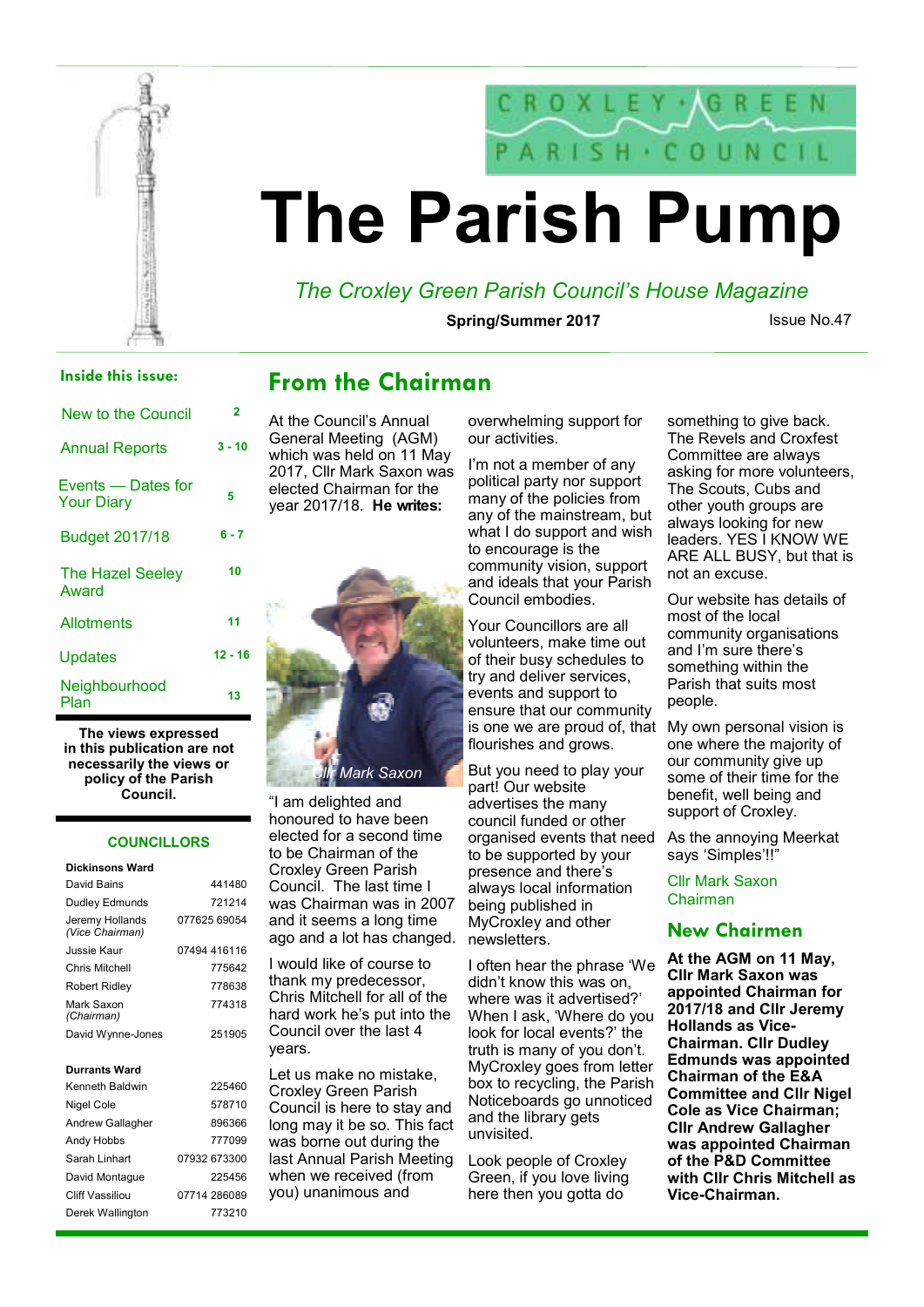## Page 2 The Parish Pump **New to the Council** The Parish Pump

### **New Admin Assistant**

On 5 September 2016, Ryan Bennett joined the Parish Council as Administrative Assistant. Ryan, who lives locally in Croxley Green, has a BA Hons in history, is a keen writer and a fully qualified Football Association referee. He enjoys music and is an enthusiastic guitar player.



Whilst at the University of Gloucestershire, Ryan completed an internship with a local political party in Gloucester which gave him a wide range of experience and insight into the running of a local government office including attending meetings, preparation of minutes and dealing with members of the public.

### **New Councillors**

In May 2015 twelve Parish Councillors were nominated for election, and were elected unopposed, leaving four vacancies. These were filled by co-option in June 2015. Towards the end of last year four Councillors resigned and the resulting casual vacancies were filled by co-option in January and February 2017.

Cllr Frank Brand and Cllr Amanda Greenman, who were both elected in 2015, resigned because they had moved away from the parish and we are very grateful for their efforts over the years in support of the Council and the wider community. Cllr Viral Kataria and Cllr Ian Taft, who were both co-opted in 2016, resigned for personal and family reasons and we

are thankful for their valuable contributions during their comparatively brief terms of office.

A number of candidates put their names forward for co-option. It is a gruelling process as each candidate has to submit a personal resume explaining why they wish to be coopted and then attend a public meeting to introduce themselves. After that each vacancy is filled in turn by the councillors present voting for the candidate they prefer. If one candidate receives over half the votes, they are elected and the process continues for the next vacancy with the remaining candidates. If no one gets more than half, then the lowest scoring candidate is eliminated (for this vacancy) and the councillors vote again. And so on, until someone does get more than half the votes. This means it is, in effect, a long drawn out process in which some people are repeatedly unsuccessful, in a public meeting. We are grateful to all those who put their names forward and particularly thank those who put their names forward but were not selected this time.

The four successful candidates were:

> Cllr Nigel Cole Cllr Sarah Linhart Cllr David Montague Cllr Derek (Del) Wallington

#### **Cllr Nigel Cole**

Nigel Cole is a professional accountant who has recently (2015) moved to Croxley Green, joining other members of his family who live locally. He spent his career in various senior finance roles in small and medium sized enterprises which took him to exotic places including Hong Kong, St Albans, Singapore, Docklands, Switzerland, the USA an Slough. He was motivated to become a Parish Councillor by his experience in volunteering for a number of charities over the last forty years, where he has seen how committed individuals can work together for the common good. As a local beekeeper and an enthusiastic, if fumbling, gardener [*his words!]* he is interested in conserving our environment for future generations. While acknowledging that nothing is immutable and change diagnosis of Infectious disease,

is inevitable; we need always to seek to protect what is important and good.

#### **Cllr Sarah Linhart**

Sarah Linhart has lived in Croxley Green for most of her life and she went to the now defunct Durrants School in Croxley. After her education she chose a career in sales, working her way up to the position of European Sales Manager for an IT company based on the Croxley Business Park but after a while the jetting around Europe on an expense account lost its appeal so she started a second career in IT. She has two children, three cats and a hamster. She has a keen interest in politics but always tries to take a pragmatic view to any idea put her way. It is her firm belief that a parish council can be a powerful force for good and offer an insight into the area that no other level of government can.



### **Cllr David Montague**

David Montague has a BSc in Biochemistry and gained a Doctorate in 1981 from the University of Sussex and the WHO National Institute of Biological Standards, London. After doing research he joined Amersham International and had positions of increasing responsibility within the Company as it evolved from Amersham through to Ortho Clinical Diagnostics, part of Johnson and Johnson.

He ran a large R&D departments and led global teams to deliver over 40 new diagnostic products in the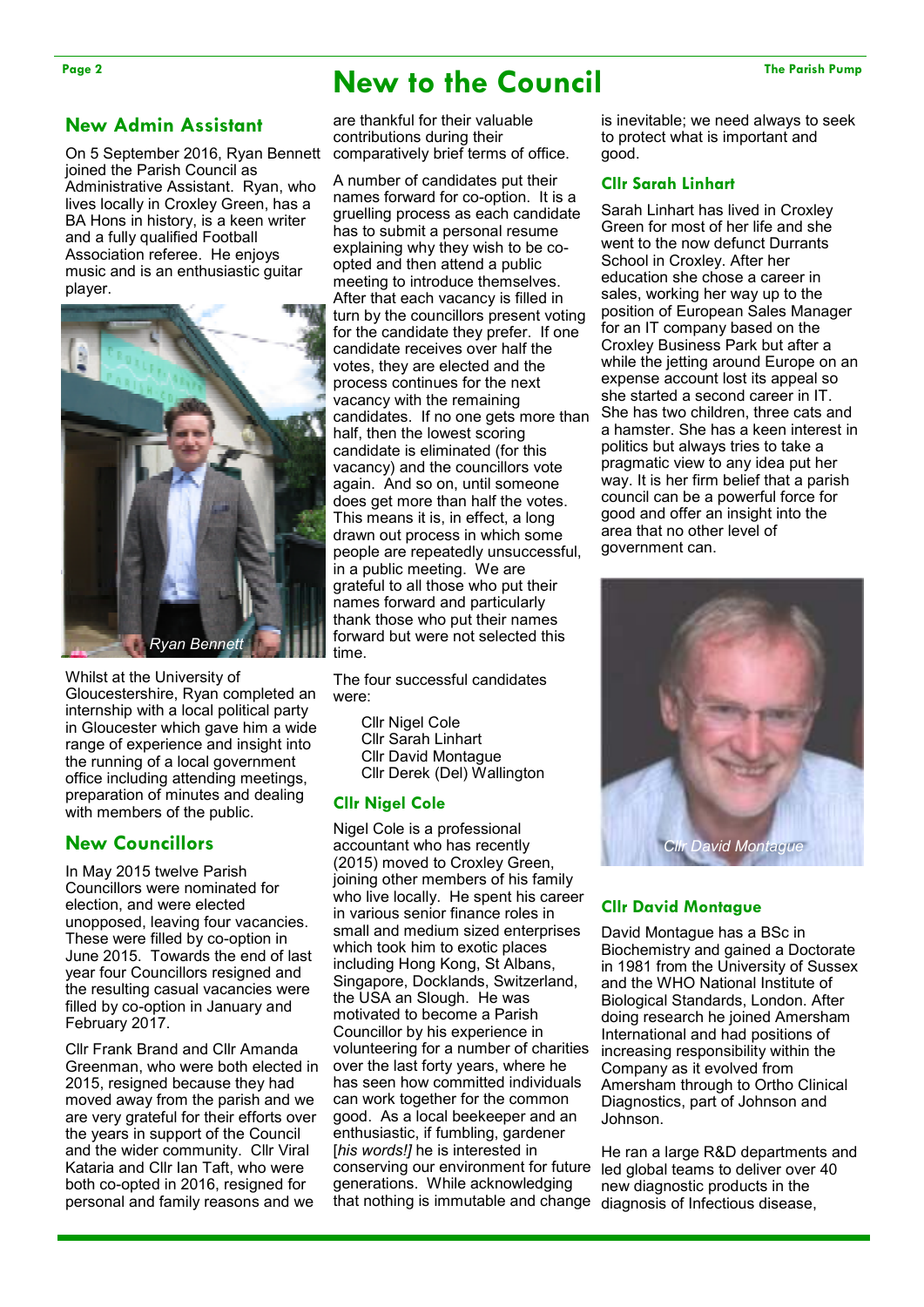Thyroid disease, Myocardial Infarction and the treatment of infertility. When he retired in July 2016 he was the Director and Global Project Leader responsible for assay development.

David has been a resident of Croxley Green since 1984 and his three children attended Yorke Mead School where his wife was chair of Governors for several years and he built carnival floats, helped run many events including the Yorke Mead Firework display. He has been running the display since 1998. He also ran the firework display on the Green for the Croxley Millennium celebrations and helped the team building "Big Ben".

David has led the team that organises the Rickmansworth Festival for the last 16 years and grown it from its early beginnings to the large community event it is now. He is currently Chairman of Rickmansworth Waterways Trust, the charity based at Batchworth Lock.

When he retired he decided to become more involved in the community that he had spent the majority of his life in and was very grateful to be co-opted onto the Parish Council early in 2017.

### **Cllr Derek (Del) Wallington**



Derek (Del) Wallington, has been a resident in Croxley Green since

## The Parish Pump Page 3

1998. He is one of the newest Councillors to become part of a very dedicated group of volunteer Councillors, who pride themselves to work together for the good of Croxley Green and their residents.

Derek is a member of the Planning and Development Committee, and will make it his quest to put Croxley Green and the community at the forefront of any decisions that he may be asked to make.

Derek sees himself to be one of the older or mature Councillors, so he would like to represent their views and wishes to make himself available to them whenever requested and take issues forward for them.

Derek will also make every effort to make himself available to volunteer to help at any of our community's functions.

In the road where he lives he has organised with, at the moment ten neighbour's, a sun flower growing competition and in August they meet up at one of the houses to present a small cup to the winner with the tallest sunflower. It is a fun thing with lots of banter and he believes helps neighbours to communicate and be more a part of the community.

So what he would like to do if possible is to organise a sunflower contest for the tallest sun flower grown in Croxley Green, either by each road taking part individually, then the winner for the tallest sunflower in the road will be put forward to the tallest grown in Croxley Green—more on page 12.

## **Annual Parish Meeting Thursday 27 April 2017**

**The following reports are those delivered to the meeting by the Chairmen of Council and Committees, or a Councillor on their behalf, prior to the Annual General Meeting on 11 May when changes took place—see front page for details.** 

## **Chairman's Report**

Thank you all for coming. As I have said every year I have done this, I believe that Croxley Green is a very special place to live, work and play.

It is down to the many organisations

and people who make things happen. Also we are on the edge of the greatest city in the world, surrounded by green belt and near Watford FC.

The Parish Council supports many organisations, mainly through oneoff help on projects and also to organise events and provide services to improve our village and community.

I am going to run through them;

- Who we are and
- What we do
- The events
- **Grants**

### **Who we are**

We are 16 councillors. All volunteers and we do not get any allowances or expense for the work we do.

At the moment we have 10 elected and 6 co-opted councillors. All people who give up their spare time for the good of Croxley Green.

By elected I mean stood for election. There was not a poll in 2015 as there were not more standing than the number of seats. The rest were coopted. They have applied to be Councillors and are then elected by the existing ones.

Please make yourselves known *[the Cllrs stand up]* and I thank you for your time and efforts.

The staff:

Our clerk David Allison and Admin Assistant Ryan Bennett

Two rangers, Senior is Phillip Hinton and James Townley. These two people keep Croxley Green looking great, and we get a lot of compliments from the public. Thankyou.

We also pay for one Police Community Support Officer, and then we have another provided by the Herts police. They help to help keep a feeling of safety and security

We hold Council Meetings each month. We also have committees. the Planning & Development, and the Environment & Amenity. The public are welcome at all these meetings We also have a HR and resources committee which is confidential and a number or working parties for specific projects.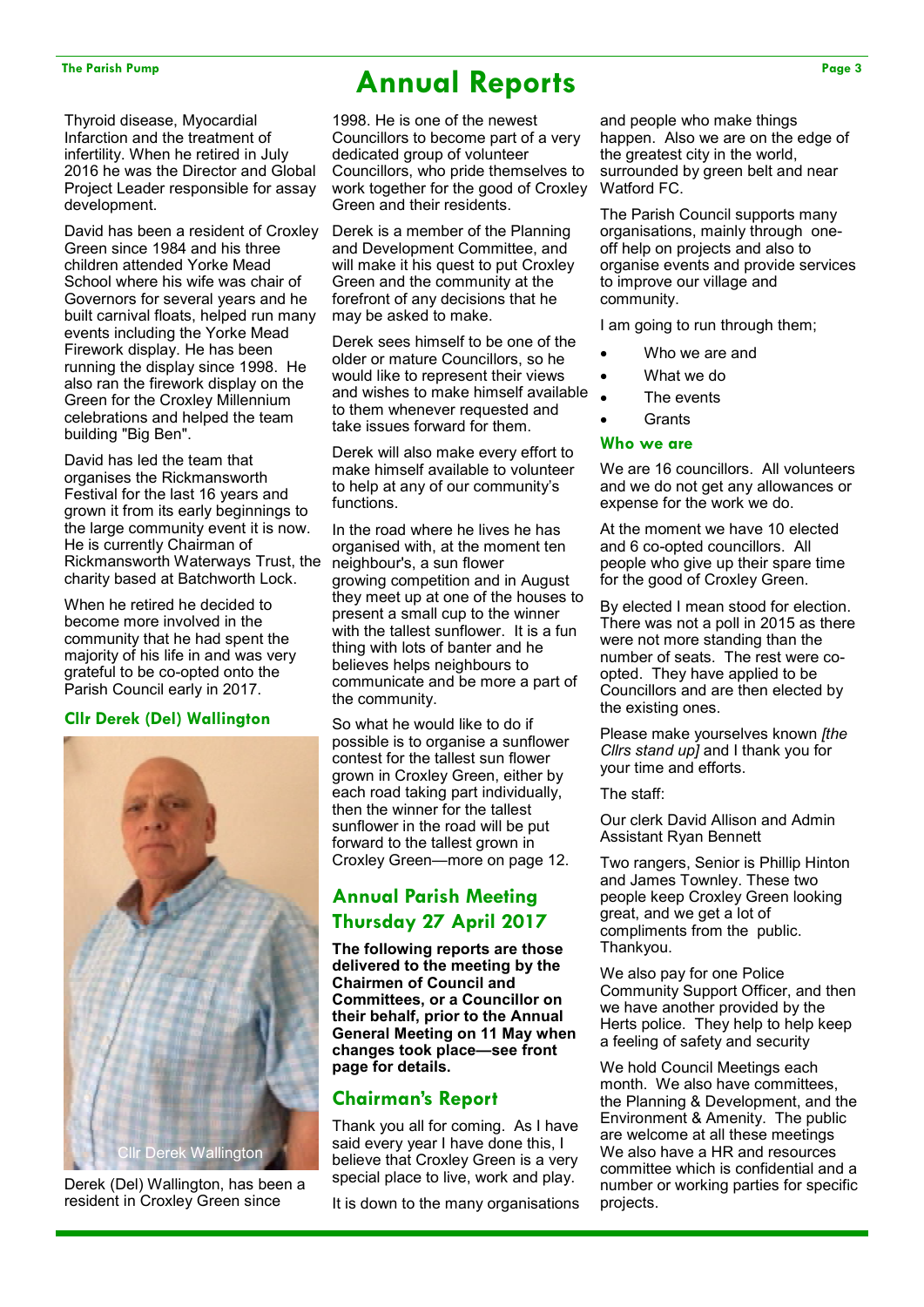## Page 4 The Parish Pump **Annual Reports** The Parish Pump

#### **What do we do**

Community Bus for the elderly, I have been told that it is the often the highlight of the week for many. 2165 passenger trips last year.

Annual seaside trip for the elderly. Last year 119 went to Eastbourne.

Rangers work on the second Village Green (Buddleia Walk) and Croxley Hall woods.

Ranger's work with local schools.

Building and installing 45 bird boxes along with Bird Box Trail leaflet/ worksheet.

We distribute 30,000 dog bags free every 6-8 weeks, which would be enough to cover the field of play at Wembley over the course of a year.

Neighbourhood plan, more later.

Strategic business plan working party created.

Installed and maintain three defibrillators. Thank you to the Baptist Church and All Saints Church for hosting one each. The other is outside our office.

Provided financial support for a Citizen's Advice Bureau service in the Library once a month.

Grants to local groups.

Meetings to try and take forward the land transfer, but this will take time.

P&D committee considered 146 planning applications in the year.

Opposed the Ascot Road proposed re-development.

#### **Events**

Sponsors of the Revels and Croxfest through a subscription to the Croxley Green Society

Dog show, for the fifth year

Remembrance Day – we booked the Brass band for the procession and also on the Green.

Christmas tree at the Library and the Christmas lights and carol singing.

Second festive market

Fireworks. Still so popular and this year being one of the best

Wassail. Now becoming a tradition.

Raised over £1000 for charity, this year for the scouting and guiding

groups and New hope Trust.

All these events are free to join in with, and they are open for all. These are the things that contribute towards CG being a community, and making it a great place to be.

#### **Maintenance**

As already said, the two excellent rangers who keep the village looking great.

They look after the Green, Stone Orchard, the footpaths in Croxley Green,

Clear many of the litter bins and carry out woodland maintenance in part of Croxley Hall woods and the Buddleia walk.

They also work with Flowers for Croxley, and this brings a lot of colour into the village, and many thanks to them.

#### **Issues that affect us**

MLX. Now on back burner due to costs. They have gone very quiet on us, but basically it has gone over £50m over budget.

**Neighbourhood Plan -** This has now been submitted to TRDC who are going through their own consultation on it. The latest version is on our website. Cllr Gallagher will update this, and many thanks to him for all the work he has put in and to the rest of the working party.

#### **Other issues**

I and Cllr Hollands and the Clerk have attended a meeting with the other parishes in TRDC. This is to see what common issues we have and work together, especially in dealing with TRDC.

Land Transfer. We met an officer from TRDC who was very supportive and helpful. However that person has now left and we have been told to go through a long process for each parcel of land.

From a meeting I recently went to addressed by the CEO of NALC, National Association of Local Councils

*"The Secretary of State for the Department for Communities and Local Government has recently stated that the Parish Sector plays an important role in democracy and local decision making.* 

*"The Prime Minister, in a speech about Brexit, reported that global Britain is made from strong foundations including Parish, Town and Community Councils. This gives a huge opportunity locally now with Brexit, austerity and devolution. The Parish Sector is changing rapidly.* 

*"There are ten thousand Local Councils in England covering 40% of the population with eighty thousand councillors raising £500 million in precepts. A further fifty communities are working towards becoming parishes supported by their Principal Authority, mainly in urban areas.* 

*"Neighbourhood Planning is changing how Parishes are perceived.* 

*"Devolution from Principal Authorities means that local Councils are absorbing local services.* 

*"The journey is not complete; DCLG is working towards a better relationship but are not there yet. But it has greatly improved; 15 years ago there were serious proposals to abolish the Parish Sector. Eric Pickles was giving very different messages. Neighbourhood Planning necessarily means listening to and strengthening local communities.* 

*"NALC needs to continue to work to encourage District Councils to take Parishes seriously and offer better support.* 

*"NALC is pushing to make parish polls more difficult to call as these are vexatious and costly. There was a consultation about this two years ago, and the feedback was to do this."* 

#### **Finally**

The next few years are going to very interesting as I do believe that powers will continue to be pushed towards the Parish Councils for many different reasons.

My thanks to our Clerk, Admin Assistant, the rangers, the PCSO's. Also great thanks to the Councillors for their time in attending meetings and making the decisions etc.

Also, great thanks to all the volunteers to who directly help us deliver our services, and to all of you who do something to help Croxley Green.

*(cont'd on page 8)*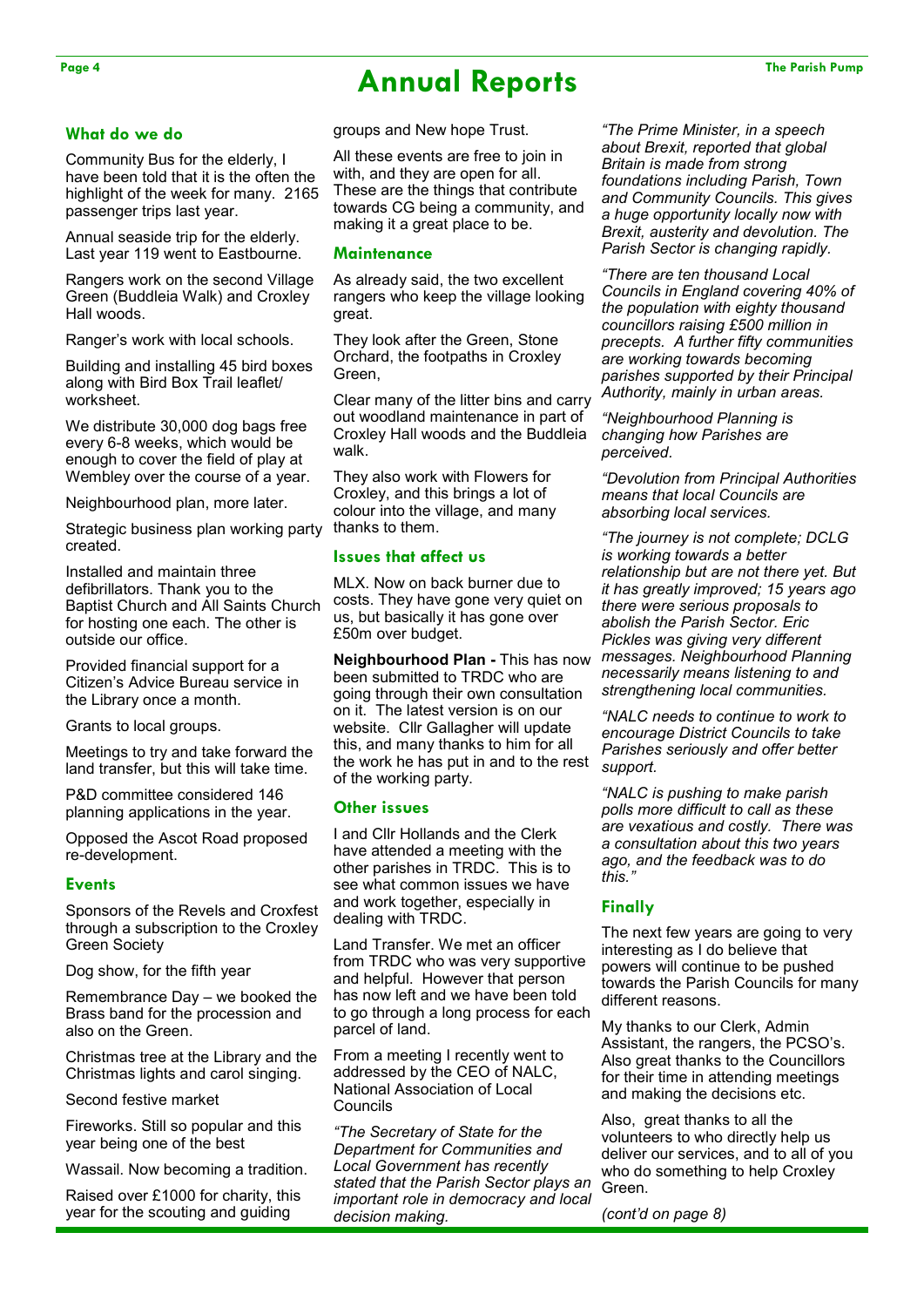## The Parish Pump Page 5

|                                                                                                                                                                                                                                         | <b>EVENTS - dates for your diary</b>                                                                                                                                                                                                                                                                                                              |                                                                                                                                                                                                                                                                                                                                                                                                                                                                                                                |                                                                                                                                                                                       |                                                                                                                                             |                                                                                                                                                                 |
|-----------------------------------------------------------------------------------------------------------------------------------------------------------------------------------------------------------------------------------------|---------------------------------------------------------------------------------------------------------------------------------------------------------------------------------------------------------------------------------------------------------------------------------------------------------------------------------------------------|----------------------------------------------------------------------------------------------------------------------------------------------------------------------------------------------------------------------------------------------------------------------------------------------------------------------------------------------------------------------------------------------------------------------------------------------------------------------------------------------------------------|---------------------------------------------------------------------------------------------------------------------------------------------------------------------------------------|---------------------------------------------------------------------------------------------------------------------------------------------|-----------------------------------------------------------------------------------------------------------------------------------------------------------------|
|                                                                                                                                                                                                                                         | Tuesday, 20 June - Senior Citizen's day trip to Brighton<br>Saturday, 24 June-Croxley Revels 1.30-5pm<br>June Saturday, 24 June — Croxley Great Barn Tour at 11am. Meet in the car park of St Joan of Arc<br>School, Rickmansworth at 10.45am<br>Monday, 26 June—Local Area Forum at Baptist Church, Baldwins Lane at 7.30pm                      |                                                                                                                                                                                                                                                                                                                                                                                                                                                                                                                |                                                                                                                                                                                       |                                                                                                                                             |                                                                                                                                                                 |
| July                                                                                                                                                                                                                                    | Saturday, 30 July — Croxley Great Barn Tour at 11am. Meet in the car park of St Joan of Arc<br>School, Rickmansworth at 10.45am                                                                                                                                                                                                                   |                                                                                                                                                                                                                                                                                                                                                                                                                                                                                                                |                                                                                                                                                                                       |                                                                                                                                             |                                                                                                                                                                 |
| Aug                                                                                                                                                                                                                                     | Wednesday, 2 August 2017 — Classic Cars on The Green 2pm until late<br>Saturday, 26 August — Croxley Great Barn Tour at 11am. Meet in the car park of St Joan of<br>Arc School, Rickmansworth at 10.45am                                                                                                                                          |                                                                                                                                                                                                                                                                                                                                                                                                                                                                                                                |                                                                                                                                                                                       |                                                                                                                                             |                                                                                                                                                                 |
| <b>Sept</b>                                                                                                                                                                                                                             | Saturday, 2 September - Croxfest noon until 8pm<br>Sunday, 17 September — Classic Cars on The Green with Carter's Steam Fair 10am-5pm<br>Sunday, 24 September 2016-Dog Show in Stones Orchard from 12noon<br>Saturday, 30 September - Croxley Great Barn Tour at 11am. Meet in the car park of St Joan<br>of Arc School, Rickmansworth at 10.45am |                                                                                                                                                                                                                                                                                                                                                                                                                                                                                                                |                                                                                                                                                                                       |                                                                                                                                             |                                                                                                                                                                 |
| Oct                                                                                                                                                                                                                                     | Monday, 2 October—Nomination Forms for the "Hazel Seeley Award" available at the Parish<br>Council office or on our website<br>Saturday, 28 October — Croxley Great Barn Tour at 11am. Meet in the car park of St Joan of<br>Arc School, Rickmansworth at 10.45am                                                                                 |                                                                                                                                                                                                                                                                                                                                                                                                                                                                                                                |                                                                                                                                                                                       |                                                                                                                                             |                                                                                                                                                                 |
| Nov                                                                                                                                                                                                                                     | Sunday, 12 November - Remembrance Day with Marching Band<br>Tuesday, 21 November — Local Area Forum at Harvey Road School at 7.30pm<br>Thursday, 30 November—Xmas tree and lights switch on by the library, Barton Way at 6pm                                                                                                                     |                                                                                                                                                                                                                                                                                                                                                                                                                                                                                                                |                                                                                                                                                                                       |                                                                                                                                             |                                                                                                                                                                 |
| <b>Dec</b>                                                                                                                                                                                                                              | Saturday, 16 December– Festive Market by library, Barton Way, 4pm-7pm                                                                                                                                                                                                                                                                             |                                                                                                                                                                                                                                                                                                                                                                                                                                                                                                                |                                                                                                                                                                                       |                                                                                                                                             |                                                                                                                                                                 |
|                                                                                                                                                                                                                                         | <b>BOXIET-BREE</b><br><b>FARISH-COUNSI</b><br>1 <sup>5T</sup> JOURNEY<br><b>Winton Drive Approach</b><br><b>Shaftsbury Court</b><br>Malvern Way/Barton Way<br><b>Fuller Way/Barton Way</b><br><b>Hanover House</b><br>Sherborne Way/Baptist Church<br><b>Return from Watford</b><br>3 <sup>RD</sup> JOURNEY<br><b>Manor Way</b>                   | GROXLEY GREEN PARISH COUNC<br><b>COMMUNITY BUS</b><br>DO YOU USE THIS SERVICE?<br>TO WATFORD TOWN CENTRE - EVERY FRIDAY<br>9.30a <sub>mn</sub><br>$9.32$ am<br>$9.34$ am<br>9.36am<br>9.37am<br>9.40am<br>12 noon<br><b>Junction Links Way &amp; Warwick Way</b><br><b>Junction Links Way &amp; Dover Way</b><br><b>Junction Links Way &amp; Little Green Lane</b><br>Junction Little Green Lane & Durrants Drive<br><b>Junction Durrants Drive &amp; Dover Way</b><br>Kenilworth Drive/Baldwins Lane Footpath | 2 <sup>ND</sup> JOURNEY<br><b>Sycamore Approach</b><br>Valley Walk (Green)<br><b>Frankland Rd/Harvey Rd</b><br><b>Chaimers Court</b><br><b>New Road</b><br><b>Return from Watford</b> | Valley Walk/Beechcroft Ave<br>All Saints Lane (outside church)<br>10.30am<br>10.31am<br>10.32am<br>10.33am<br>10.34am<br>10.36am<br>10.38am | <b><i>B.O.K.L.T. v. M. B.E.T.</i></b><br><b>FARISH-CRUB</b><br>10.00am<br>10.01am<br>10.03 <sub>am</sub><br>10.05am<br>10.08am<br>10.10am<br>10.12am<br>12.30pm |
| <b>Grove Court</b><br>10.40am<br><b>Return from Watford</b><br>1.15pm<br><b>FREE SERVICE</b><br>For the exclusive use of Senior Citizens and<br>persons in sheltered accommodation.<br>You may be required to show proof of eligibility |                                                                                                                                                                                                                                                                                                                                                   |                                                                                                                                                                                                                                                                                                                                                                                                                                                                                                                |                                                                                                                                                                                       |                                                                                                                                             |                                                                                                                                                                 |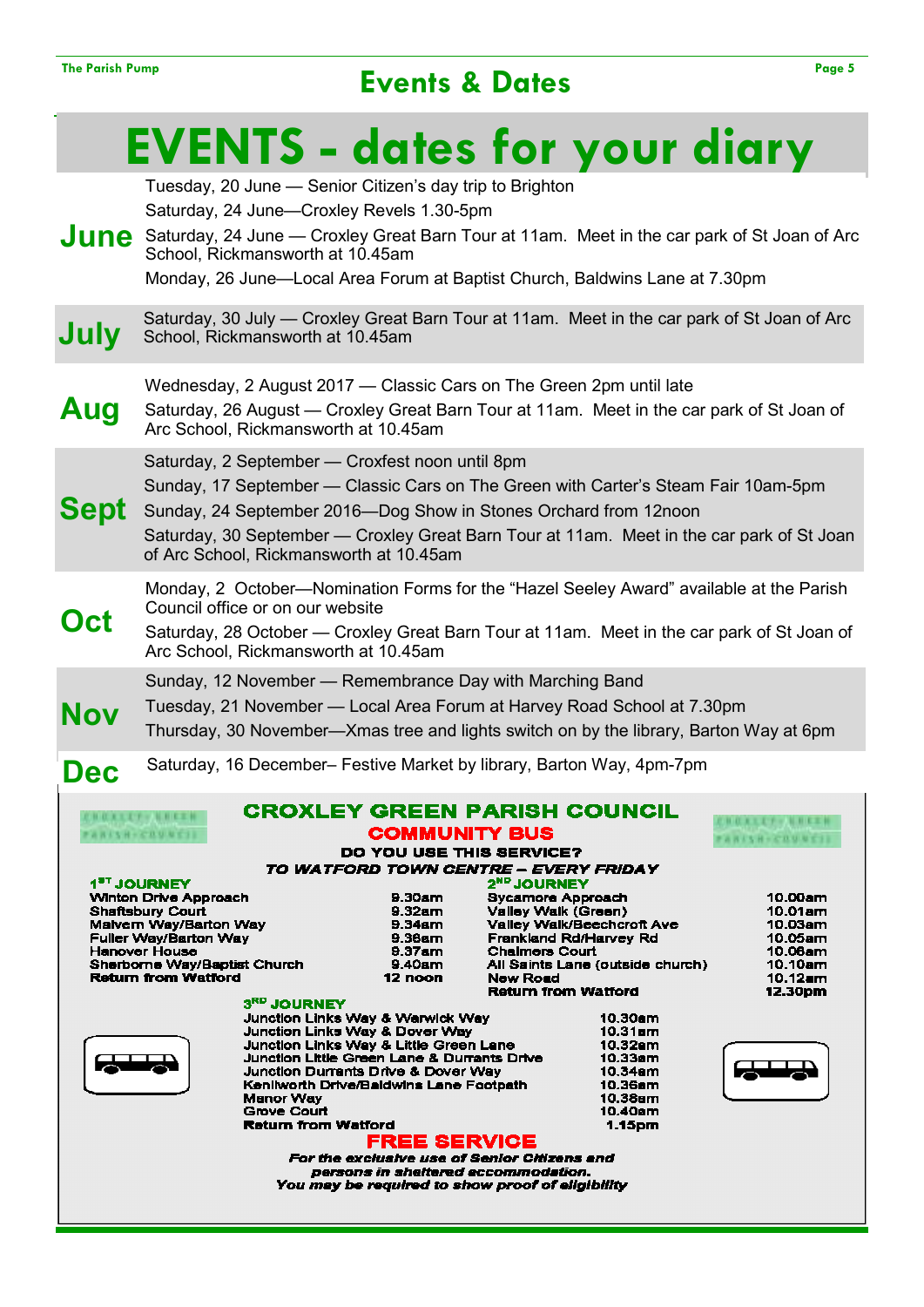## Page 6 **The Parish Council Budget 2017-18** The Parish Pump

|             | <b>Finance &amp; Administration</b>                      |                        | <b>Agreed</b><br>Budget (£) | <u> 103</u> | <b>Groundworks</b>                                   |                             | <b>Budget £</b> |
|-------------|----------------------------------------------------------|------------------------|-----------------------------|-------------|------------------------------------------------------|-----------------------------|-----------------|
| <u> 101</u> | <b>General Administration</b>                            |                        |                             | 4001        | Salaries & Wages                                     |                             | 60,300          |
|             |                                                          |                        |                             | 4006        | Protective Clothing                                  |                             | 500             |
| 4001        | Salaries & Wages                                         |                        | 75,000                      | 4008        | Training                                             |                             | 500             |
| 4007        | Courses / Confer-                                        |                        | 0                           | 4010        | <b>Misc Staff Costs</b>                              |                             | 730             |
|             | ences                                                    |                        |                             | 4012        | <b>Water Rates</b>                                   |                             | 700             |
| 4008        | Training                                                 |                        | 500                         | 4017        | Health & Safety                                      |                             | 500             |
| 4009        | Travel                                                   |                        | 1,300                       | 4018        | Refuse Disposal                                      |                             | $\mathbf 0$     |
| 4011        | Rates                                                    |                        | 3,100                       | 4036        | <b>Property Maintenance</b>                          |                             | 500             |
| 4012        | <b>Water Rates</b>                                       |                        | 560                         | 4037        | <b>Grounds Maintenance</b>                           |                             | 1,500           |
| 4013        | Rent                                                     |                        | 110                         | 4038        | <b>Maintenance Contracts</b>                         |                             | 2,000           |
| 4014        | Light & Heat                                             |                        | 2,800                       | 4041        | <b>Equipment Hire</b>                                |                             | 0               |
| 4016        | Janitorial                                               |                        | 1,400                       | 4042        | <b>Equipment Mainte-</b>                             |                             | 1,000           |
| 4017        | Health & Safety                                          |                        | 270                         |             | nance                                                |                             |                 |
| 4019        | <b>Consultancy Fees</b>                                  |                        | 2,700                       | 4046        | <b>Equipment Purchased</b>                           |                             | 500             |
| 4020        | Misc Establishment Costs                                 |                        | 400                         | 4051        | Vehicle License & Insurance                          |                             | 2,500           |
| 4021        | Telephone & Fax                                          |                        | 1,600                       | 4055        | Fuel & Oil - LS08 WCP                                |                             | 1,000           |
| 4023        | Stationery, Printing & Postage                           |                        | 3,500                       | 4060        | Fuel & Oil - Groundworks                             |                             | 840             |
| 4025        | Insurance                                                |                        | 3,900                       | 4070        | Maintenance - LS08 WCP                               |                             | 560             |
|             |                                                          |                        |                             | 4071        | Maintenance - Tractor                                |                             | 1,100           |
| 4027        | Computer Software & IT                                   |                        | 2,500                       | 4072        | Maintenance - Ride on Mower                          |                             | 500             |
| 4030        | <b>Recruitment Adver-</b>                                |                        | 2,500                       |             | Tfr from Reserves ex equip. maint.                   |                             | $-500$          |
| 4036        | tising<br><b>Property Maintenance</b>                    |                        | 400                         |             | Tfr from Reserves ex Maintenance con-                |                             | $-2,000$        |
| 4156        | Audit Fees - External                                    |                        | 1,000                       |             | tracts                                               |                             |                 |
| 4157        | Audit Fees - Internal                                    |                        | 910                         |             |                                                      |                             |                 |
| 4158        |                                                          |                        | 880                         |             |                                                      | <b>OverHead Expenditure</b> | 72,730          |
|             | <b>Accountancy Fees</b>                                  |                        |                             |             |                                                      |                             |                 |
|             | <b>Balancing figure</b>                                  |                        | $\mathbf{0}$                | 1061        | Agency Income - HCC Mtce                             |                             | 0               |
|             | Tfr from Reserves (if required)                          |                        | $-7,000$                    | 1062        | Agency Income - TRDC Mtce                            |                             | $\mathbf 0$     |
|             |                                                          |                        |                             | 1080        | Miscellaneous Income                                 |                             | 0               |
|             |                                                          |                        |                             |             |                                                      | <b>Total Income</b>         | $\Omega$        |
|             | <b>OverHead Expenditure</b>                              |                        | 98,330                      |             | 103                                                  | <b>Net Expenditure</b>      | 72,730          |
| 1001        | <b>Rent Received</b>                                     |                        | 10                          | 107         | Grants (incl S137)                                   |                             |                 |
|             |                                                          |                        | 286,944                     | 4200        | <b>Chairman's Charity Expenditure</b>                |                             | 3,000           |
| 1076        | <b>Precept</b>                                           |                        |                             | 4260        | Community Hall Membership Grant                      |                             | 9,699           |
| 1080        | Miscellaneous Income                                     |                        | 0                           | 4711        | S137 Grants                                          |                             | 1,500           |
| 1090        | <b>Interest Received</b>                                 |                        | 6                           |             | Glass Doors at All Saints Church                     |                             | 5,000           |
|             |                                                          |                        |                             |             | Tfr from Reserves                                    |                             | $-5,000$        |
|             |                                                          | <b>Total Income</b>    | 286,960                     |             |                                                      |                             |                 |
|             | 101                                                      | <b>Net Expenditure</b> | $-188,630$                  |             | <b>OverHead Expenditure</b>                          |                             | 14,199          |
|             |                                                          |                        |                             | 1077        | <b>Grants Received</b>                               |                             | 0               |
| 102         | <b>Local Democracy</b>                                   |                        |                             | 1200        | Chairmans Charity Income                             |                             | 3,000           |
| 4024        | Subscriptions/Publications                               |                        | 7,500                       |             |                                                      |                             |                 |
| 4033        | Parish Pump Newsletter                                   |                        | 2,000                       |             |                                                      | <b>Total Income</b>         | 3,000           |
| 4201        | <b>Chairman's Discretion Budget</b>                      |                        | 500                         |             | 107                                                  | <b>Net Expenditure</b>      | 11,199          |
|             |                                                          |                        |                             |             |                                                      |                             |                 |
| 4251        | <b>Election Expenses</b><br>Events - Revels on the Green |                        | 5,000                       | 150         | <b>Community/Village Hall</b>                        |                             |                 |
| 4300        |                                                          |                        | 350                         |             | Works                                                |                             | 0               |
|             | <b>OverHead Expenditure</b>                              |                        | 15,350                      |             | Transfer from reserves                               |                             | 0               |
|             |                                                          |                        |                             |             |                                                      |                             |                 |
| 1031        | Map Income                                               |                        | 0                           |             | <b>OverHead Expenditure</b>                          |                             | $\pmb{0}$       |
| 1051        | Advertising Income                                       |                        | 1,600                       |             |                                                      | <b>Total Income</b>         | 0               |
|             |                                                          |                        |                             |             | 150                                                  | <b>Net Expenditure</b>      | 0               |
|             |                                                          | <b>Total Income</b>    | 1,600                       |             |                                                      |                             |                 |
|             |                                                          |                        |                             | <u>199</u>  | <b>F &amp; A Capital &amp; Projects</b>              |                             |                 |
|             | 102                                                      | <b>Net Expenditure</b> | 13,750                      | 4175        | Sale of Assets                                       |                             | 0               |
|             |                                                          |                        |                             | 4823        | Tfr to Vehicle Repl Fund                             |                             | 4,000           |
|             |                                                          |                        |                             |             |                                                      |                             |                 |
|             |                                                          |                        |                             | 4824        | Tfr to Equipt Repl Fund<br><b>Annual Civic Award</b> |                             | 3,000<br>200    |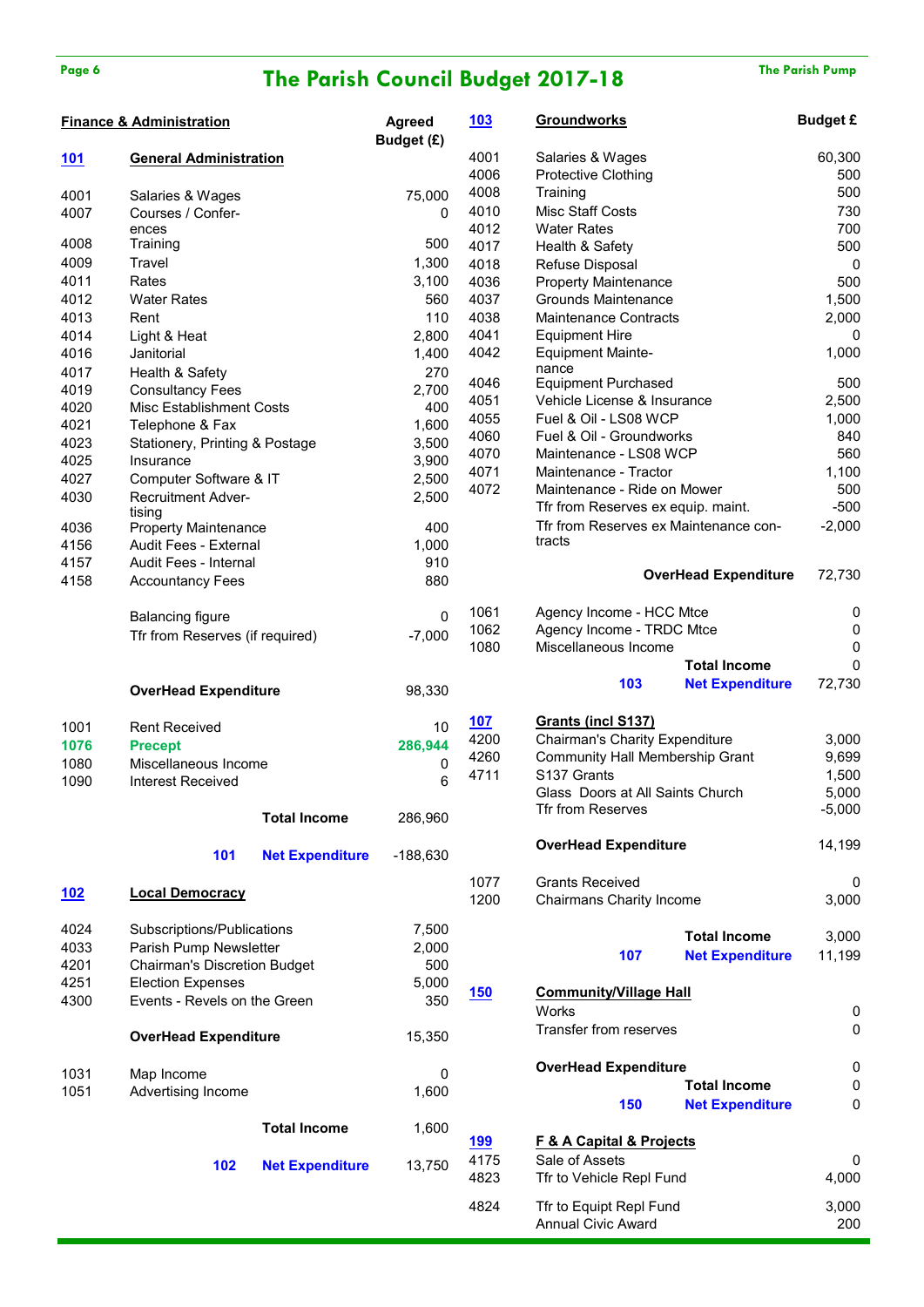## The Parish Pump **The Parish Council Budget 2017-18** Page 7

|             | <b>F &amp; A Capital &amp; Projects (cont'd)</b> |                                           | <b>Budget £</b> |
|-------------|--------------------------------------------------|-------------------------------------------|-----------------|
|             | Purchase of logo printed table cloths            |                                           | 190             |
|             | Depot Extension (Phase 1 - Plans)                |                                           | 3,000           |
|             |                                                  | Tfr from Reserves (Depot Extension Plans) | $-3,000$        |
| 4963        | <b>PCSO</b>                                      |                                           | 28,500          |
|             | <b>OverHead Expenditure</b>                      |                                           | 35,890          |
|             | 199                                              | <b>Net Expenditure</b>                    | 35,890          |
|             |                                                  |                                           |                 |
|             | Finance & Admin.                                 | - Expenditure                             | 236,499         |
|             |                                                  | - Income                                  | 291,560         |
|             |                                                  | <b>Net Expenditure</b>                    | $-55,061$       |
|             | <b>Environment &amp; Amenity</b>                 |                                           |                 |
| 202         | <b>The Green</b>                                 |                                           |                 |
| 4042        | <b>Equipment Maintenance</b>                     |                                           | 0               |
|             | <b>Fly Tipping</b>                               |                                           | 500             |
|             |                                                  |                                           |                 |
|             | <b>OverHead Expenditure</b>                      |                                           | 500             |
|             | 202                                              | <b>Net Expenditure</b>                    | 500             |
|             |                                                  |                                           |                 |
| <u> 203</u> | <b>Open Spaces &amp; Trees</b>                   |                                           |                 |
| 4048        | Plants. Shrubs & Trees - General                 |                                           | 500             |
| 4049        | Dog Hygiene                                      |                                           | 14,000          |
|             |                                                  | Purchase of 4x dogs Waste bin dispensers  | 591             |
| 4699        | Stones Orchard Fund - Hedging                    |                                           | 1,500           |
|             |                                                  | - Projects                                | 1,000           |
|             |                                                  | Transfer from Reserves (ex Projects 2015) | $-1,000$        |
|             | From Reserves (ex Hedging 2014)                  |                                           | $-1,000$        |
|             |                                                  |                                           |                 |
|             | <b>OverHead Expenditure</b>                      |                                           | 15,091          |
| 1077        | <b>Grants Received</b>                           |                                           | 0               |
| 1084        | Dog Bag Donations                                |                                           | 200             |
|             |                                                  | <b>Total Income</b>                       | 200             |
|             | 203                                              | <b>Net Expenditure</b>                    | 14,891          |
| 211         | <b>Events</b>                                    |                                           |                 |
| 4601        |                                                  | Garden Comp./Xmas Lighting Competition    | 250             |
| 4602        | Quiz Night                                       |                                           | 250             |
| 4605        | <b>Christmas Lights</b>                          |                                           | 8,500           |
| 4610        | <b>Fireworks on Green</b>                        |                                           | 5,000           |
| 4611        | Senior Citizens Seaside/Outing                   |                                           | 1,200           |
| 4615        | Library Xmas Tree (External)                     |                                           | 550             |
| 4616        | Picnic in the Park                               |                                           | 0               |
| 4617        | Wassail                                          |                                           | 50              |
| 4618        | Dog Show                                         |                                           | 50              |
|             | Local Travel Map                                 |                                           | 1,000           |
|             | <b>Bird Boxes</b>                                |                                           | 150             |
|             | Remembrance Day - Brass Band                     |                                           | 300             |
|             | Poppies on The Green                             |                                           | 250             |
|             | The Great Pram Race                              |                                           | 500             |
|             | <b>Bird Box Camera</b>                           |                                           | 100             |
|             | Tfr from Reserves (Local Travel Map)             |                                           | $-1,000$        |
|             | Tfr from Reserves (Great Pram Race)              |                                           | $-500$          |
|             | <b>OverHead Expenditure</b>                      |                                           | 16,650          |
|             |                                                  |                                           |                 |
| 1080        | Miscellaneous Income                             |                                           | 0               |
|             |                                                  | Total Income                              | 0               |
|             | 211                                              | <b>Net Expenditure</b>                    | 16,650          |
| 221         | <u>M S C</u>                                     |                                           |                 |
| 4042        | <b>Equipment Maintenance</b>                     |                                           | 1,000           |
|             |                                                  | <b>OverHead Expenditure</b>               | 1,000           |
|             | 221                                              | <b>Net Expenditure</b>                    | 1,000           |
|             |                                                  |                                           |                 |

| 299        | <b>E &amp; A Capital &amp; Projects</b>     |                                 | <b>Budget £</b> |
|------------|---------------------------------------------|---------------------------------|-----------------|
| 4932       | War Memorial Updating                       | 200                             |                 |
| 4937       | Development of Play Areas                   | 0                               |                 |
| 4938       | <b>Brown Bin Caddy Liners</b>               | 650                             |                 |
| 4961       | Plaques on oak trees/Metasequoia            | 1,460                           |                 |
| 4969       | Canal Adoption Scheme/Towing Path works     | 400                             |                 |
| 4940       | <b>Local Producers Market</b>               | 300                             |                 |
| 4933       | Information Board - Stones Orchard          | 1,000                           |                 |
|            | WW2 VE/VJ Commemorative Service             |                                 | 0               |
|            | Defribilators - new                         |                                 | 4,270           |
|            | Defribilators - maintenance                 |                                 | 500             |
|            | Youth Project                               |                                 | 5,000           |
|            | Tfr from Reserves (ex War memorial 2016)    |                                 | $-200$          |
|            | Transfer from Reserves ex towpath           |                                 | $-300$          |
|            | Transfer from Reserves (if required)        |                                 | $-1,460$        |
|            | Tfr from Reserves (ex Info Board 2005/06)   |                                 | $-1,000$        |
|            | <b>OverHead Expenditure</b>                 |                                 | 10,820          |
|            | 299                                         | <b>Net Expenditure</b>          | 10,820          |
| 1077       | <b>Grants and Donations Received</b>        |                                 | 0               |
| 1082       | Brown Bin Caddy Liners                      |                                 | 800             |
|            |                                             |                                 |                 |
|            | <b>Environment &amp; Amenity</b>            | - Expenditure<br>- Income       | 44,061<br>1,000 |
|            |                                             | <b>Net Expenditure</b>          | 43,061          |
|            | <b>Planning &amp; Development</b>           |                                 |                 |
| <u>301</u> | <b>Roads &amp; Street Furniture</b>         |                                 |                 |
| 4042       | <b>Equipment Maintenance</b>                |                                 | 0               |
| 4043       | Salt Bins/Salt                              |                                 | 500             |
| 4047       | Footpath Maintenance                        |                                 | 1,000           |
| 4050       | <b>Bus Shelters</b>                         |                                 | 100             |
| 4056       | <b>Street Trees</b>                         |                                 | 2,000           |
|            | CMS Grant for Footpath Maint.               |                                 | $-1,000$        |
|            | Tfr from Reserves (ex Salt Bins/Salt 2016)  |                                 | $-500$          |
|            | From Reserves (ex Street Trees -2016)       |                                 | $-2,000$        |
|            | <b>OverHead Expenditure</b>                 |                                 | 100             |
|            | 301                                         | <b>Net Expenditure</b>          | 100             |
|            |                                             |                                 |                 |
| 302        | <b>Community Bus</b>                        |                                 |                 |
| 4702       | <b>Community Bus</b>                        |                                 | 6,900           |
|            | <b>OverHead Expenditure</b>                 |                                 | 6,900           |
|            | 302                                         | <b>Net Expenditure</b>          | 6,900           |
| <u>399</u> | <u>P &amp; D Capital &amp; Projects</u>     |                                 |                 |
|            | Community/Neighbourhood Plan                |                                 | 10,000          |
|            | Community Plan publication                  |                                 | 0               |
|            | Carbon footprint reduction/Sustainability   |                                 | 250             |
|            | Tow path Cyclists speed reduction signage   |                                 | 1,000           |
|            | Tfr from Reserves for Neighbourhood Plan    |                                 | $-5,000$        |
|            | Tfr to Res.-Tow Path speed reductions signs |                                 | $-1,000$        |
|            | Tfr from Res.(Carbon Footprint ex 2012)     |                                 | $-250$          |
|            |                                             |                                 |                 |
|            | <b>OverHead Expenditure</b>                 |                                 | 5,000           |
|            | 399                                         | <b>Net Expenditure</b>          | 5,000           |
|            | <b>Planning &amp; Development</b>           | - Expenditure<br>- Income       | 12,000<br>0     |
|            |                                             | <b>Net Expenditure</b>          |                 |
|            |                                             |                                 | 12,000          |
|            |                                             | <b>Total Budget Expenditure</b> | 292,560         |
|            |                                             | <b>Total Income</b>             | 292,560         |
|            |                                             |                                 |                 |

**Net Expenditure** 0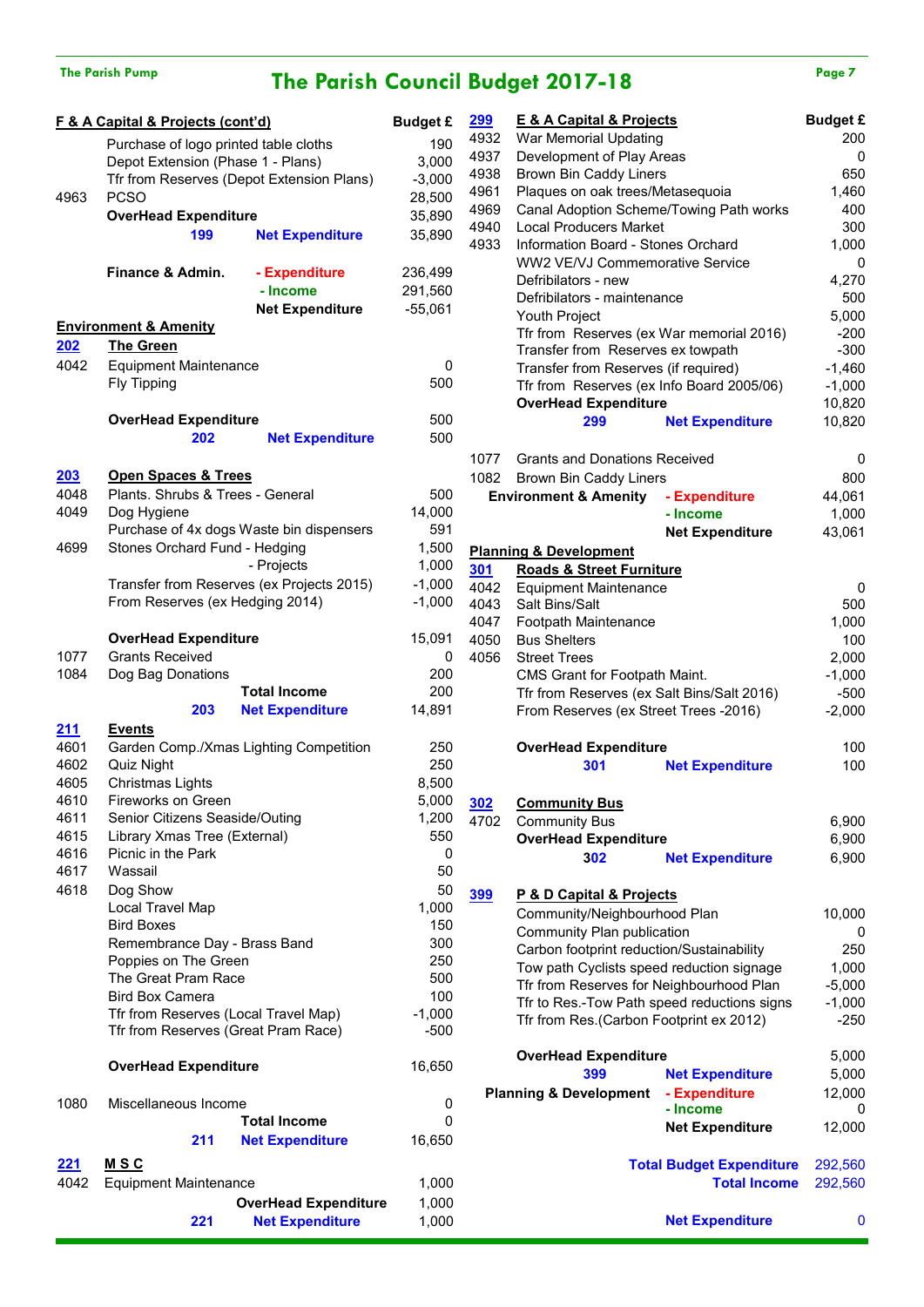## Page 8 The Parish Pump **Annual Reports** The Parish Pump

### **Summary** *(cont'd from page 4)*

I hope you support the work that we do for all of you to:

- Provide extra services
- Support events
- Maintain the village to a high standard

By doing this and working together with others, we help keep Croxley Green special and a wonderful place to live, work and play.

Thank you.

Cllr Chris Mitchell Chairman of the Parish Council (2013-17)

## **Environment & Amenity Committee Report**

It is a pleasure and a privilege to be the Chairman of this committee. I have been walking through the bluebell woods recently and down the Buddleia Walk and in early Spring it seems totally rural - it's amazing to think that we are only a dozen miles from Piccadilly Circus.

Your committee is dedicated to maintaining this stillness and calm. We owe a great deal to the enthusiasm and initiative of our Senior Ranger Philip Hinton and to our second Ranger James Townley for the truly excellent work they have done in maintaining the Green, Stones Orchard and all the paths and nooks and cranny's which make our village such an environmental paradise.

We can help our Rangers by ensuring that we do not drop litter and by reporting and if possible photographing those selfish people who indulge in fly tipping. Remember to search for any old document with a name and address for the all-important evidence.

Over the last year your Rangers have been building and installing a total of 45 bird boxes which have been placed around Croxley Green. Our Admin Assistant Ryan Bennett has produced a Bird Box Trail leaflet so that you can get out and about around the village and identify the trees and spot as many birds as you can.

We had a very successful dog show in Stones Orchard last September the number of entrants seems to go up year by year and it is a real community event and this year we raised a magnificent £327 for charity. This year's event is scheduled for September the 24th.

Our Wassailers gave us a lot of pleasure in January and seem to have been remarkably successful in bringing on all blossoms and the crops in this remarkable Spring and the event was very well attended.

The meadow areas which the Rangers so carefully preserve on the Green and Stones orchard are full of the most interesting moths and insects. We had a meeting with Countryside Management Services and Three Rivers District Council regarding a new Management Plan for Stones Orchard but we are still

awaiting draft details from them.

As usual I would like to thank the members of the E and A committee for their time, interest and for the number of topics they bring up for discussion. I look forward to our meeting each month.

This year we were instrumental in the installation of a set of new steps leading down from Buddleia walk to Common Moor Lock. This is a fine example of how we are working for you to open up our village and making its environment more accessible so that it can be enjoyed by all.

This year we reported 16 faults to Hertfordshire Highways which concerned Croxley Green. The vast majority of these were brought to our attention by members of the public and we are always willing to help. So if you see a street light not working, a fallen tree blocking a footpath, a dislodged manhole cover or anything you think is slightly out of the ordinary then get in touch with the office and they will be able to take it up for you.

Also, if you have something that is worrying you about our environment, or have any ideas on how best you think it could be improved, then contact the Clerk and he will be able to advise on how best the matter can be taken forward by the our Committee. Our Clerk is his usual efficient self and many thanks to our new Admin Assistant Ryan Bennett for his helping with the various GREEN projects he has prepared.

## **Parish Council Meetings -** *public welcome to attend*



*Meetings start at 8pm* 

**Council meeting -** last Thursday of each month (except May and August)

**Annual Parish Meeting -** last Thursday in April

**Annual General Meeting -** Thursday 11 May 2017

**Environment & Amenity meeting - first Tuesday of each** month (except May and August)

**Planning & Development meeting -** first and third Wednesday of each month

**Finance & Administration meeting -** second Thursday of each month (except August)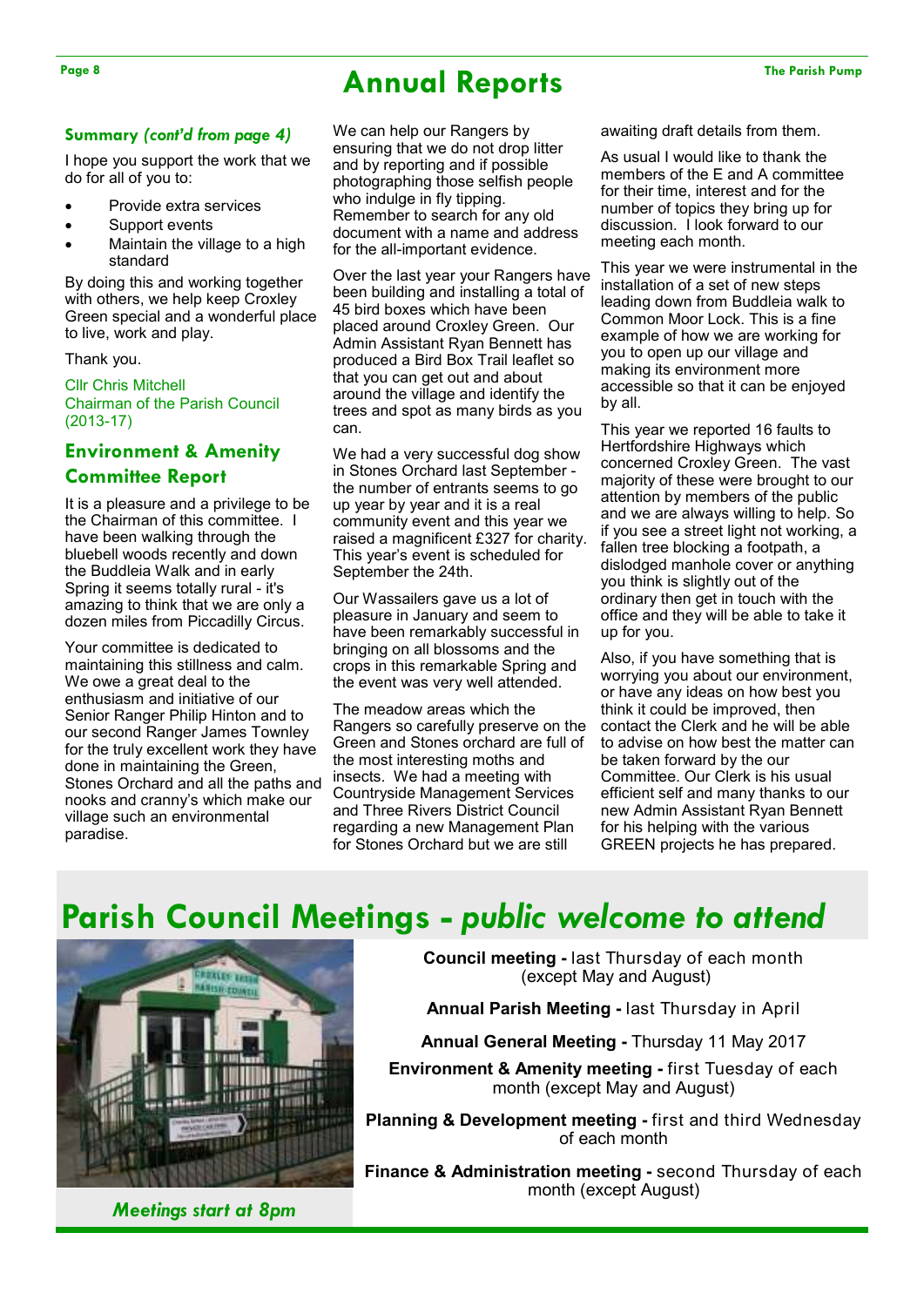## The Parish Pump Page 9 **Annual Reports Page 9**

Don't forget to come and visit sometime at our meetings, you are always welcome!

And finally I'd like to once again thank our parish Rangers Phil and James who keep Croxley Green a very special place to live. You can also now follow them on Twitter to keep updated on the work they do each day around Croxley Green.

#### Cllr David Wynne-Jones Chairman of the Environment and Amenity Committee

## **Planning & Development Committee Report**

The Planning and Development Committee met 24 times between 6th April 2016 and 5th April 2017. One meeting (5th October 2016) was cancelled because it would have been inquorate.

The main business of each meeting has been to review planning applications recently submitted to Three Rivers District Council from within the Parish and comment upon them. Much development is allowed under Permitted Development Rights and the Council's comments on planning applications are limited to matters contained within the national planning policy framework and the local development planning framework (the TRDC Local Plan).

In total we have reviewed 146 planning application, the majority of which have been for comparatively minor residential extensions, and most have been commented as "no grounds for objection" (NGFO). We receive reports on recent decisions by TRDC, applications approved, refused or withdrawn, and on any appeals.

We have only specifically objected to 6 proposals. Of these four were approved by TRDC, one was withdrawn, and one is still pending.

There was one appeal reported this year on application 16/1366/FUL Greystone Works, The Green regarding the demolition of existing workshops and construction of three storey building containing six one bedroom flats and associated car parking and landscaping.

We also receive notification of applications for prior approval, for certificates of lawfulness, for

discharge of planning conditions, and for non-material amendments to planning applications, and noted 43 within the year.

The Neighbourhood Plan sets out the Parish Council's proposals for additional planning policies that would apply to all development within Croxley Green. If approved, this will have a significant impact on planning matters within the Parish for anyone who wants to build, alter, extend or add to their property.

An initial consultation draft was sent to nearly 90 organisations and other interested parties in June 2016. Written responses were received from twelve organisations and seven individual respondents. The draft Plan was revised and the Consultation Statement and Basic Conditions Statement required to accompany it were prepared later in 2016.

The documents were submitted to TRDC in January 2017 for Regulation 16 Consultation and independent examination of the Plan. After the formal submission additional comments were received from Hertfordshire County Council, the Education Funding Agency, and TRDC. In order to fully respond to these additional comments the Parish Council temporarily withdrew the submitted Plan and associated documents which were re-submitted in April 2017.

In addition the P&D considered Highways and Road Safety matters in the first meeting each month. Thanks to the individual efforts of Cllr Dudley Edmunds, TRDC reviewed the issue of speeding on Community Way and has installed speed control measures ("thumps"), additional signs and marked a pedestrian way along the edge.

Although just outside the Parish, we felt it absolutely necessary to raise our objections to the proposed massive development at Ascot Road. The matter was first discussed in December and we wrote to Watford Borough Council in February 2017 to express our concerns about the impact of the size and height of the seven proposed buildings on the character of the area and neighbouring areas, the skyline and the landscape for miles around and the impact of the intensity of

development within the small site, with provision for 485 dwelling units, on the demand for local services and facilities, including education, recreation, health and parking.

The future of the proposed Metropolitan Line Extension is now unclear and the lack of information concerning its progress is worrying.

The specific proposals for the development of the proposed new school site at the bottom of Baldwins Lane have not yet been revealed and the lack of information about development of the site is a matter of concern, for both local residents and the families of prospective pupils.

#### Cllr Andrew Gallagher Vice Chairman of the Planning and Development Committee

## **Finance & Administration Committee Report**

The remit of the Finance & Administration Committee (F&A) is to ensure the finances of the Council are managed in an efficient and costeffective manner.

Committee Members are myself as Vice Chairman of the Council, Cllr Chris Mitchell the Chairman of the Council, the chairman and vice chair of the E&A Committee Cllrs Wynne-Jones & Edmunds and from the P&D Committee Cllrs Bains & Gallagher. Like all meetings of the Council the meetings are open to all councillors who wish to attend along with any members of the public and press who are always welcome.

Each month the Committee meets to review and examine the Monthly accounts prepared by the Clerk which shows the exact monthly expenditure, monies spent to date versus the budget for the year. These monthly meetings allow us to make sure that your money is being spent in the right way to help benefit the residents of Croxley Green.

The Parish Council is funded by you the residents and with approximately 5,200 houses in Croxley Green in 2016/17 this cost on average approximately £54 per household per year. (£280,000+). In addition we received the last of the Tax Support Grant from TRDC which compensated for the reduction in the tax base following the changes made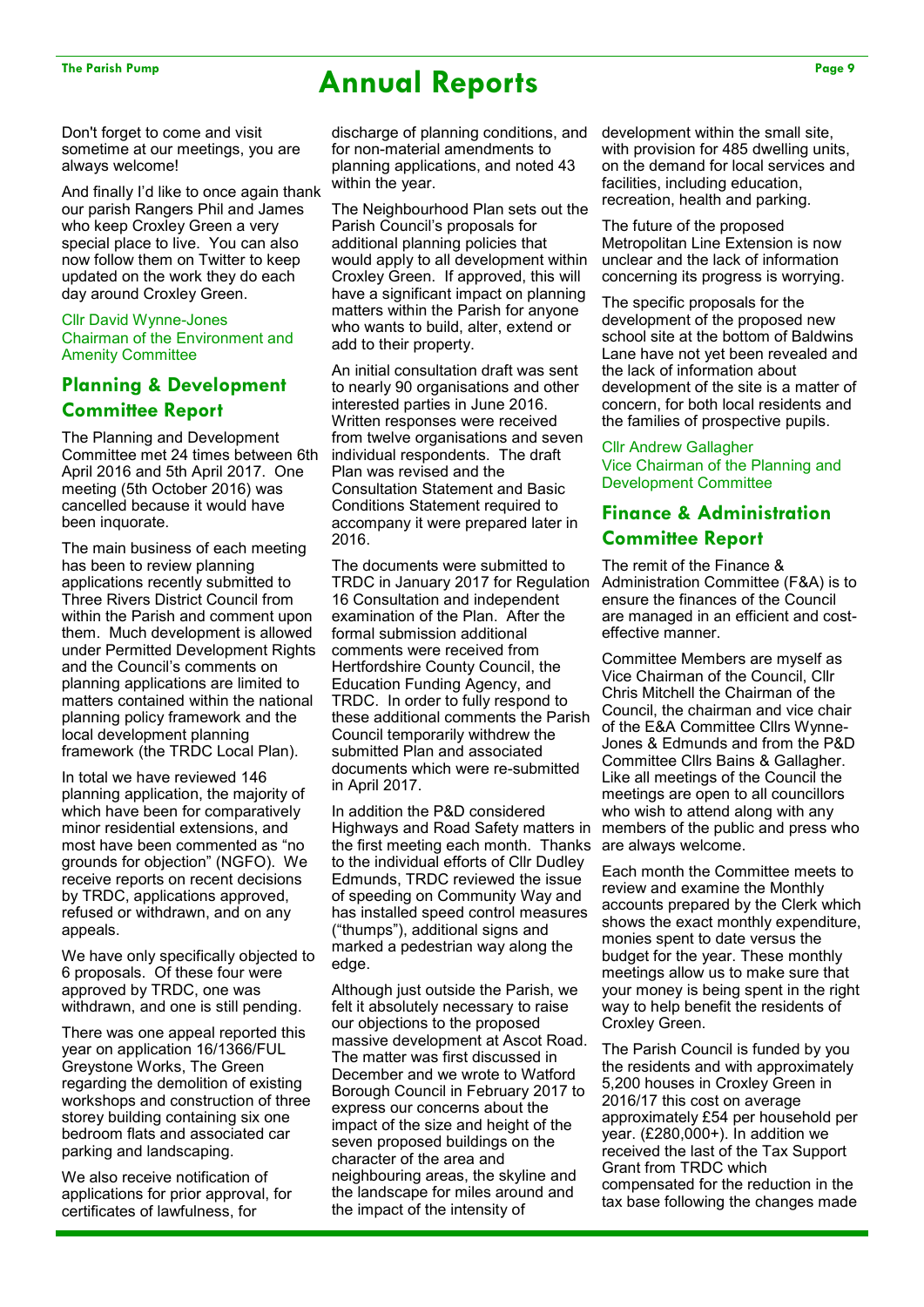## Page 10 The Hazel Seeley Award The Parish Pump

by HMG to the Council Tax benefit system. (£4,277). We also received for the first time income from the Community Infrastructure Levy (CIL) of £4,104 which is a planning charge made by TRDC on new developments. At the moment the allocation to the Parish Council is 15% but with a Neighbourhood Plan this increases to 25%.

In overall terms our income was £299,000 and our expenditure was £252,000. In addition £19,000 was put into earmarked reserves and £27,000 in General Reserves. This brings our Reserves to just over the recommended level.

A number of Grants were awarded to local organisations during the year including the Citizens Advice Bureau to set up a monthly session in the Library for residents, to the Croxley Green Bowls Club, to the Guild of Sport and to the Croxley Green Home and Produce Show. The Council was pleased to be able to assist them and welcome any appropriate applications for the upcoming financial year.

Between October and January, the Council considers its budget at all its meetings to which all members of the public are welcome. This is time when the Councillors scrutinize the Council's budget in detail at both Committee and at Council level to ensure that there are sufficient funds to sustain the services and facilities which the Parish Council provides. As there is no tax support grant this year, the Council finalised this year's budget in January with a very small increase of about 8 pence on a Band 'D' property.

On Tuesday just gone, the Council had its end of year internal audit and I'm very pleased to report that once again the Council has received a 'clean' audit.

Cllr Jeremy Hollands Vice-Chairman,Finance & Administration Committee

### **The Hazel Seeley Award 2017**

At the start of the Annual Parish Meeting on 27 April, the Chairman of the Council, Cllr Chris Mitchell, presented the Hazel Seeley Award to this years winners Pauline Batten and Keith Alford.



*Pauline Batten and Keith Alford* 

Our congratulations to Pauline Batten & Keith Alford who received the Hazel Seeley Award in recognition of the tireless work they carry out to make Croxley Green a special place to live.

For 12 years they have worked to improve the lives of the residents of Cherwell Close by maintaining the large gardens, staging quiz nights & fish and chip suppers, taking residents to doctor's appointments and decorating Cherwell Close with wonderful Christmas lights which are enjoyed by all. Well done to these two very deserving recipients.

Each year Croxley Green Parish Council awards the Hazel Seeley Award to an individual(s) or group in recognition of the work they do for the benefit of the community of Croxley Green.

The award, in the style of a civic award, is named after former Parish Councillor, Hazel Seeley, whom served continuously on the Croxley Green Parish Council for 18 years.



Hazel was the recipient of the award in its inaugural year in 2016.

Nomination forms the Hazel Seeley Award 2018 will be available in October from the Council offices or you go to the Council's website:

http://www.croxleygreen-pc.gov.uk/ index.php/information/forms.

## **Future of the Parish Council**

At the Annual Parish Meeting Cllr Robert Ridley proposed a motion that a poll is held asking the residents of Croxley Green to vote to abolish/ retain Croxley Green Parish Council.

The Chairman explained, for the benefit of those present, that:

- It would cost the Parish Council in excess of £5,000 to organise and hold a parish poll and the result would not be binding.
- A parish poll is not the process required by law for the abolition of a Parish Council, so the proposed poll would be a waste of time and money.
- The way to abolish a Parish Council would be by a petition signed by a minimum of 10% of the electorate. [In Croxley Green, in excess of 1,000 registered electors.]
- The District Council [TRDC] would then undertake a local governance review taking account of the views of the local electors, Parish Council, Councillors, and any other person or bodies considered to have an interest in the review.
- Once started, the review would have to be completed, and would cost more time and money to conduct.
- Since the Localism Act 2011 there has been a general presumption in favour of Parish Councils to provide greater local control over local services and many more Parish and Town Councils are being set up.

Following extensive discussion of the merits of the motion the Chairman asked by way of a show of hands if there was any support for Cllr Ridley's proposal.

Zero people raised their hands to support Cllr Ridley, and as there was not the support of ten electors (the number currently required in law) a poll could not be called for. The Government is currently reviewing its consultation to increase the minimum number for a poll from 10 to 10% of the elected population.

David Allison Parish Clerk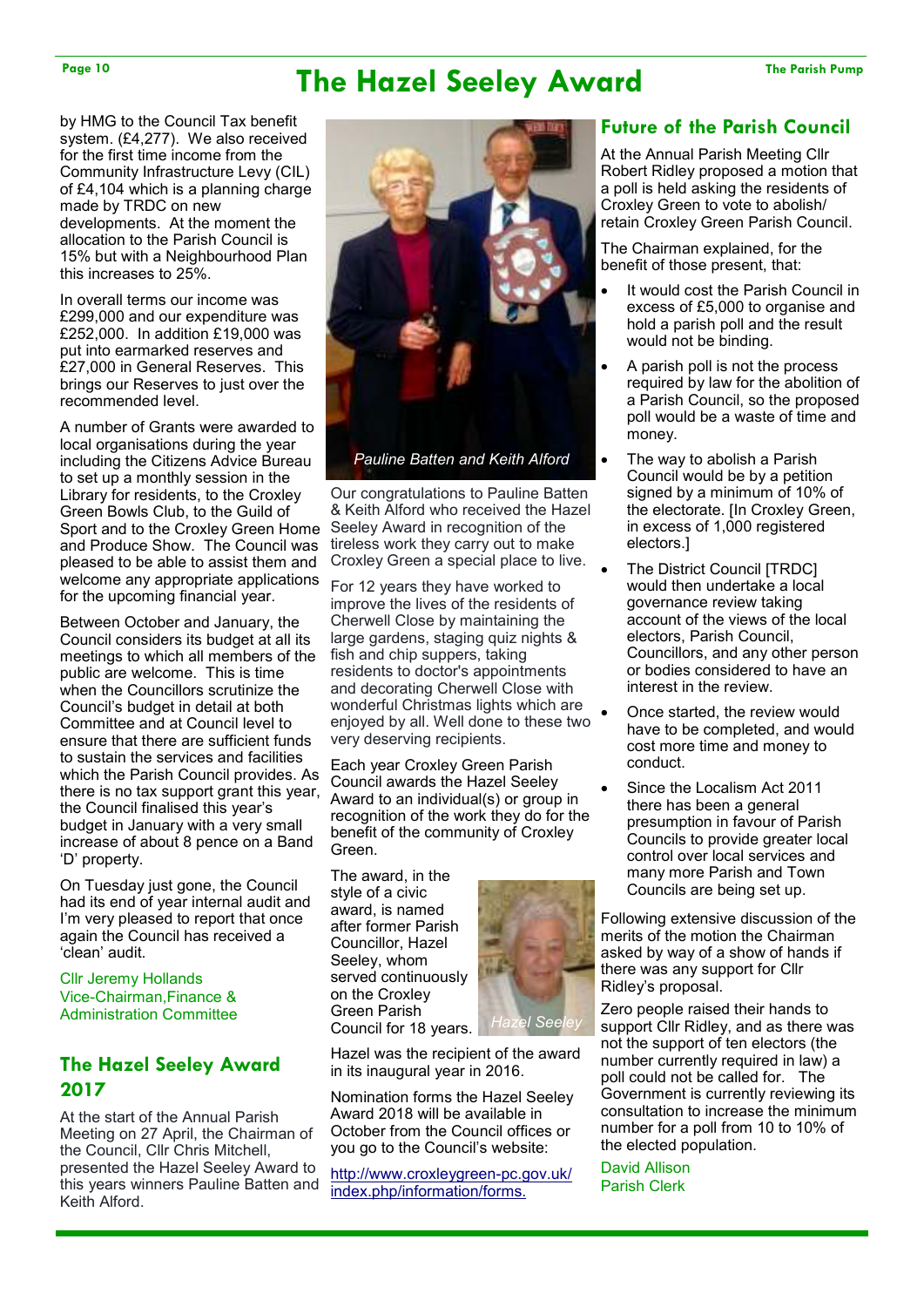## The Parish Pump Page 11 **Allotments Page 11**

### **Memories of Eastbourne**

On Wednesday 22 June 2016 the Parish Council arranged two coaches which were waiting in the car park beside the Barton Way allotments. Senior citizens are famous for being early, so although we were due to depart at 9 am, most people had arrived by 8:30. The weather did not seem promising, and the M25 was typically slow, but everyone seemed in jovial mood for the day out. We were informed by our leader of vital information such as which are the best fish and chip shops in Eastbourne, and where the public toilets are.

Upon arrival, we were dropped off at the pier, which looks very elegant since being renovated after a fire in 2014. Some people headed off to the famous tea shop, some enjoyed a walk along the flower-bedecked promenade, and others explored the town. The sun started to shine, and some of us even ventured out for a paddle.

This quintessentially Victorian seaside town looked beautiful in the afternoon sunshine. After a delightful day, we all boarded the buses again, and were back in Croxley by 7:30 pm. Altogether a lovely day out. Everything was well-organized, and thanks are due to the Parish Council and the volunteers (David Neighbour and Jeremy Hollands) who took care of us so well.

The idea of a sponsored coach trip (initiated by Hazel Seeley, a Parish Councillor from 1998-2015) was started in 2007 in order to provide a day out for 35 people in sheltered housing. Trips were organized to Clacton-on-Sea, Brighton, and World's End in Wendover.

In 2012, the Parish Council decided that the excursion should be open to all senior citizens in Croxley Green. It is a splendid way to meet other community members, and provides an opportunity for people who do not have cars (and especially for those for whom a long train or car trip is difficult or unaffordable) to have a day out and enjoy some fresh sea air. Thanks to all who made this event so much fun, and hope to see you on the bus next June!

Jocelyn Menyhart Croxley Resident

### **Allotments in Croxley Green**

We are lucky to have, in Croxley Green, several areas allocated as allotment grounds. The largest of these is off Barton Way, but there are other smaller areas allotment grounds.

### *Barton Way*

In the land adjacent to Dickinson's field, Barton Way and Community Way in Croxley Green lies the Barton Way Allotments . It is thought it was formed during 1920s after the 1st World War as part of the Government initiative relating to Homes for Heroes, when many allotment sites were created.

The classic thought of a typical allotment grower being male with a flat cap and a couple of ferrets is long gone. There is a very diverse group of allotment holders of all ages and knowledge on there now. It is especially good to see young families enjoying their time together. More experienced growers are always very happy to give advice and often give spare plants and produce to others. Local beekeepers have hives there and several plot holders have chickens too.



The allotments are leased by Barton Way Allotment Committee from Three Rivers District Council. It is self-managed by volunteers. At one time there was a waiting list of 60 people and it was taking three years to obtain a plot. The list is now much smaller. In fairness to all, the committee make a check each year to ensure plots are being maintained as part of their lease condition. This is when the dreaded letter falls on the mat of people who have neglected their plot, asking them to use it or lose it. If no improvement is made after a certain time the tenants are asked to leave, so those on the waiting list get a chance to try out their horticultural skills. Perhaps

some television programmes have not told the true tale of how much work an allotment can involve including the actual harvesting of produce. But like anything in life if your allotment is precious to you, time will be found to use it.



Everyone was delighted when Watford Mencap took over a plot a couple of years ago and have been so successful they have now taken over another one and hope to get a greenhouse set up soon. They take a very active part in the Open Day and the Association welcomes their help. The Association also has a very good relationship with its neighbours the Croxley Green Parish Council.

Visits by groups such of school children, and other organisations are very welcome. Malvern Way School visited them in 2016 and very much enjoyed the experience. It is interesting how much children seem to know these days about the food they eat, and where it comes from. Until you have been on the site itself people do not realise how big it is. Holding over 150 plots of various sizes it welcomes visitors once a year to its Open Morning, usually in July.

The site is very lucky to have its own toilet block and running water – a rare luxury which is very much appreciated.

Providing you don't overdo things having an allotment can be a fantastic way of getting fresh air, a good workout, and give you optimism for the future as part of the allotment community. It can give you literally a little bit of space and peace and quiet in the very busy lives we live.

#### Paul Tublin Barton Way Allotment Association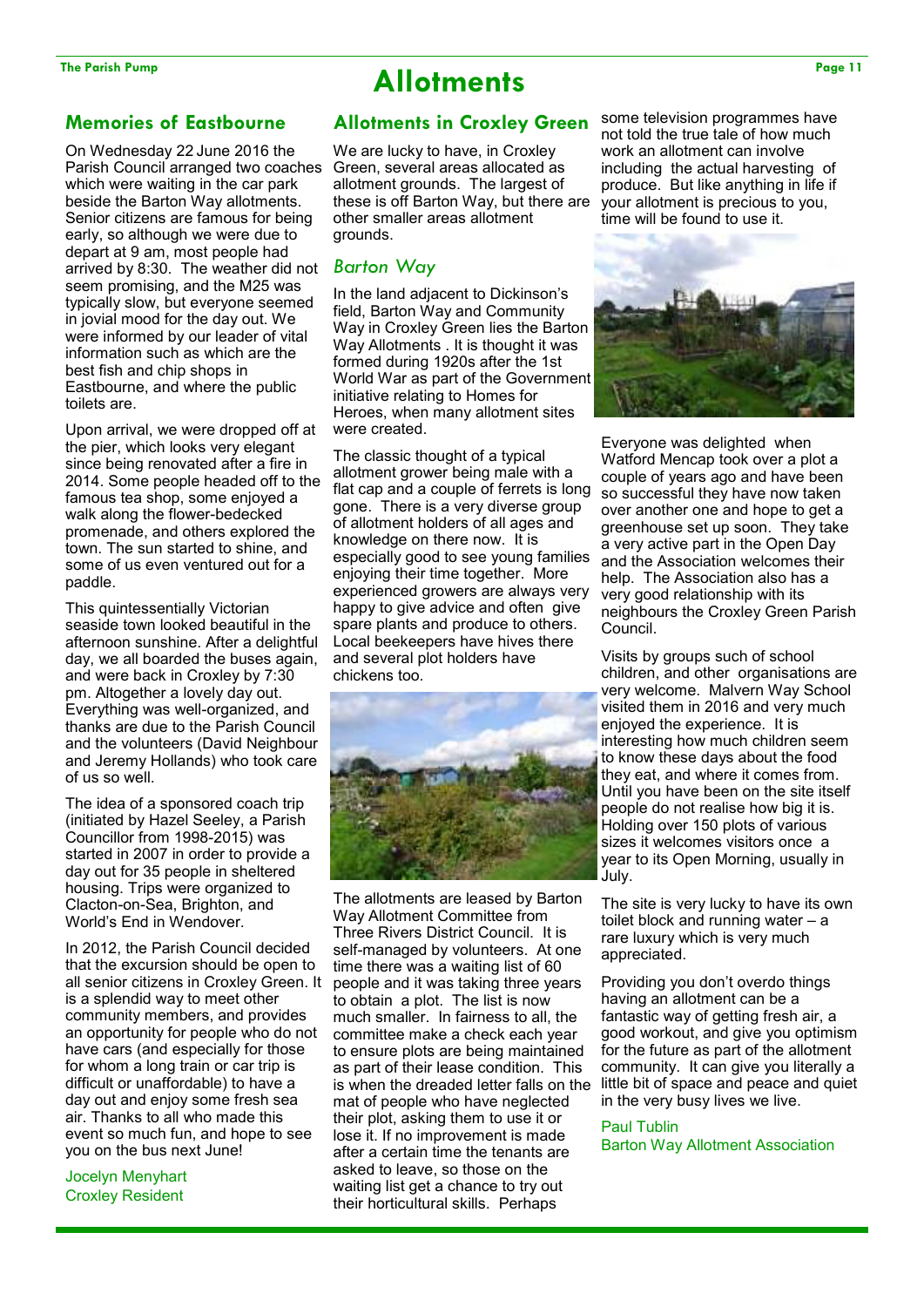## Page 12 The Parish Pump **Containers Updates Containers Containers Containers Containers Containers Containers**

their wildlife area which had fallen into disuse. We cleared the area of brambles and nettles, created a log seating area for classes, built a bug hotel, which the children helped us fill, and with one of the parents relined the pond. I'm happy to say that the pond is full of tadpoles and aquatic plants and the pupils make good use of the area for lessons. We now make regular visits to maintain and keep the area tidy.

 We also went back early in 2016 to erect a greenhouse for their vegetable garden.

At the beginning of last year Harvey Road School asked us if we could build them two new raised beds to complement the two they have already. With the help of a parent the wood was bought and we installed them ready to be filled and used.

Later on in the year Yorke Mead School approached us to design and construct an allotment garden in a space vacated by a porta cabin classroom. We came up with a plan and sourced the materials and the project was completed in February, in good time for planting in spring. It was hard work and the weather was not kind however we managed to construct four large raised beds, a slabbed walkway, installed an antique sink and fenced the whole area. It's wonderful to see the beds full of fresh produce and they have planted fruit trees and bushes which have added to the colour.

It's great to go into the schools and we are only too happy to help

especially if the work we do is appreciated and put to good use by the children. I hope the good relationships we have will carry on long into the future.

Philip Hinton Senior Ranger

### **Sky High Sunflowers**

The Parish Council used to run a competition with the local schools each year to grow the tallest sunflower and the largest pumpkin. As a local resident I restarted the tallest sunflower competition with my neighbours on Sherborne Way. This year ten of us have shared a packet of seeds and are growing the flowers. At a prearranged date towards the end of the season we will measure the tallest sunflower and then meet up at one of the houses to present a small cup to the tallest grown. It is all done in a very nice manner and very enjoyable with loads of friendly banter.

If there are other streets in Croxley Green that would also like to take part next year we could have the tallest grown on each street then that will be put forward to the tallest grown in Croxley Green.

For all those that would be interested and like to take part, please contact me or the Parish Council offices and I will start to arrange dates and seeds.

#### Cllr Derek Wallington







*Other Allotment Sites* 

rental costs, etc.

**Association**  Contact: Liz Stainer

07941 060941

**Association**

01923 775642

**Association** 

01923 779570

Contact: Paul Tublin 01923 721067

There are a few spare allotment plots left in Croxley Green. If you would like to rent one, please contact the relevant Association who will be able to provide location details, facilities,

**Barton Way Allotment Association**

e-mail: bwallotment1@btinternet.com

**Croxley Hall Woods Allotment** 

e-mail emstokes@hotmail.co.uk

e-mail chris.mitch@ntlworld.com

e-Mail: tony@thedreamingfrog.co.uk

interactive lessons and took a hand in lunch time gardening clubs. The past two years have been no different. In 2014 we were asked by Little Green School if we could renovate

**Rangers School Projects**  The Parish Council has always had close ties with the local schools. We have constructed areas for the children to use, taken part in

**Frankland Road Allotment** 

Contact: Mr C Mitchell

**Lavrock Lane Allotment** 

Contact: Mr A J H Clarke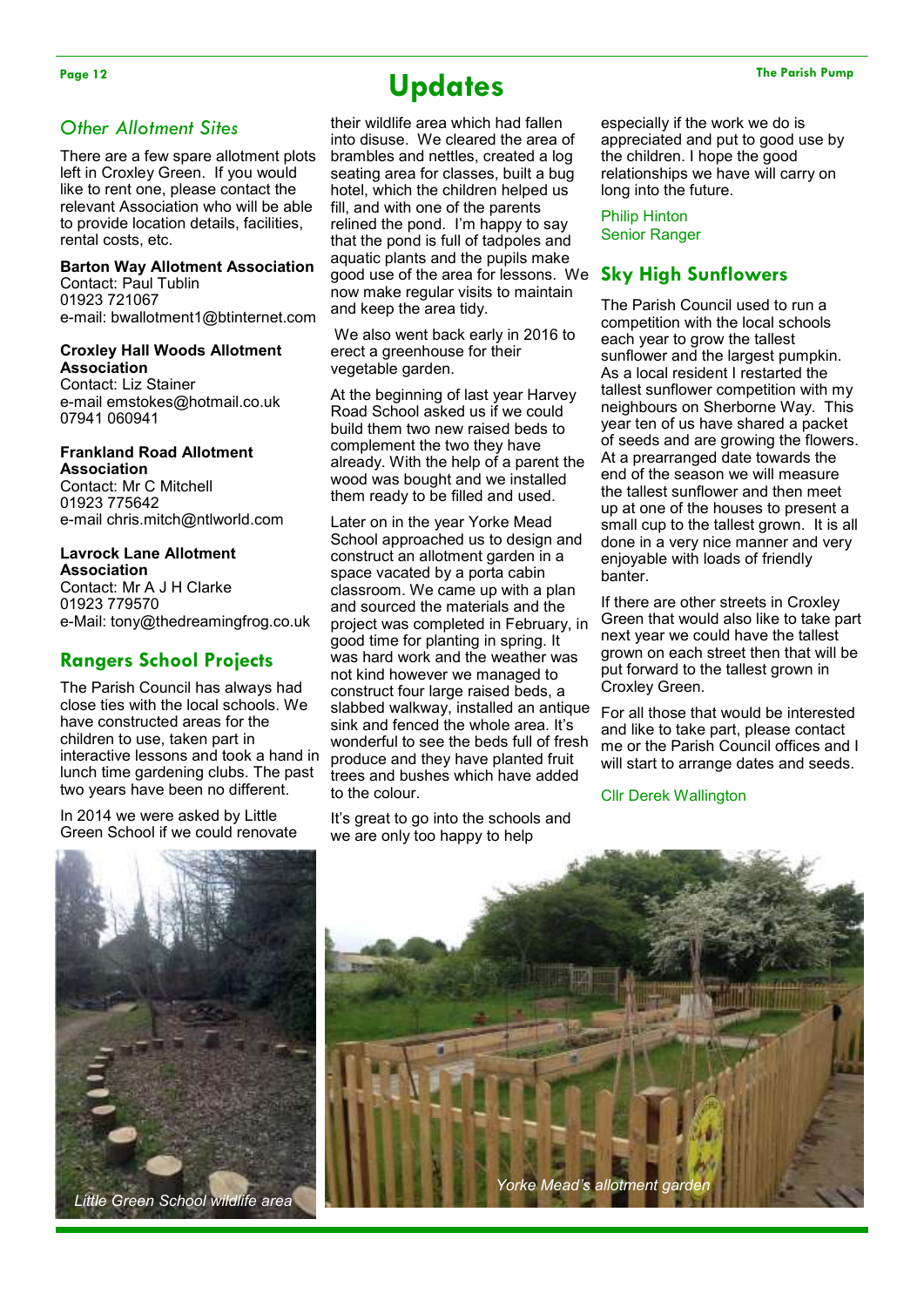### **Neighbourhood Plan**

Last year I reported that we had completed the informal consultation draft of the Neighbourhood Plan and invited you all to read it, either online on the Parish Council's website (it is in the information section, http:// www.croxleygreen-pc.gov.uk/ index.php/information) or paper copies available at the Council's office and in the Library. We displayed the draft Plan at the Revels in June 2016 and gave away copies at the Local Area Forum on 13 July 2016.

We sent out copies to nearly ninety local organisations and interested parties at the end of June 2016 and invited responses by early September. Written responses were received from twelve organisations and seven individuals. The Parish Council is grateful to all those who responded for the care with which they scrutinised the draft Plan and Appendices and the thoughtfulness of Council an opportunity to reconsider their responses and comments. In particular, TRDC engaged an independent professional planner to review the draft and provide an objective opinion as to whether the Plan, as presented, was likely to be fit for purpose as a development plan document. The comments have all been included in a "Consultation Statement" which is required by Regulation 15 of The Neighbourhood Planning (General) Regulations 2012 as part of the formal submission of the proposed Plan to TRDC.

Once we had received the comments, the Working Party met to review them and, with the help of our technical adviser, Peter Goodwin, we modified the Plan and Appendices to respond to the comments during October and November and approved a revised draft for submission to TRDC in December 2016. In parallel we had to prepare two documents to meet the legal requirement – the "Consultation Statement" and a "Basic Conditions Statement", explaining how the proposed Plan meets the requirements of paragraph 8 of Schedule 4B to the Town and Country Planning Act (1990). Both these documents can be found on the Parish Council's website under http:// www.croxleygreen-pc.gov.uk/ index.php/information/planningdevelopment/neighbourhood-plan. If

## **The Parish Pump Page 13 Neighbourhood Plan**

anyone has any trouble sleeping, they might find these two statements work better than most commercial sedatives – reading a couple of pages should send almost anyone into a deep slumber.

The four documents were submitted to TRDC in January 2017. As the Plan had been modified significantly following the consultation, TRDC requested their independent professional planner to carry out a further review of the proposed Plan to recommend one of the following provide independent confirmation that actions, that: the policies would meet the basic conditions. At the same time further comments were received from Hertfordshire County Council (HCC) and the Educational Funding Agency (EFA) about the effect of the proposed policies on the development of the proposed Croxley Danes School site. In the light of the comments from HCC, the EFA, and the independent reviewer, in March 2017 TRDC offered the Parish the submitted Plan before progressing the statutory Regulation 16 Consultation and independent Examination of the Plan.

We withdrew the proposed Plan temporarily, considered the further comments carefully and amended the Plan and Consultation Statement before the proposed Plan was resubmitted to TRDC in April 2017. Now that the Plan has been resubmitted, TRDC is seeking views on the planning policies contained within the proposed Croxley Green Neighbourhood Development Plan (the public consultation required by Regulation 16 of The Neighbourhood Planning (General) Regulations

2012). The consultation is running for a six week period from Friday 21st April 2017 until Friday 2nd June 2017.

In parallel, TRDC has appointed an Independent Examiner, Ann Skippers (a member of the Neighbourhood Planning Independent Examiner Referral Service Panel (NPIERS)), who will assess the proposed Croxley Green Neighbourhood Plan against the basic conditions and will

- the Plan proceeds to the referendum stage;
- modifications are needed to the Plan before it can proceed to the referendum ;
- it does not proceed to the referendum .

It is only after the Examiner's Report has been received that TRDC will come to a formal view as to whether the proposed Neighbourhood Plan meets the basic conditions, and whether to proceed to a referendum (which will be determined by a simple majority of those voting) or not.

So, like you, we are waiting to see the responses to the Regulation 16 statutory consultation and the views of the independent Examiner. We hope that, all being well, there will have been a referendum with a positive vote, and the proposed Croxley Green Neighbourhood Plan will have been adopted by TRDC before our next Annual Parish Meeting in 2018.

#### Cllr Chris Mitchell

Chairman of Neighbourhood Plan Working Party

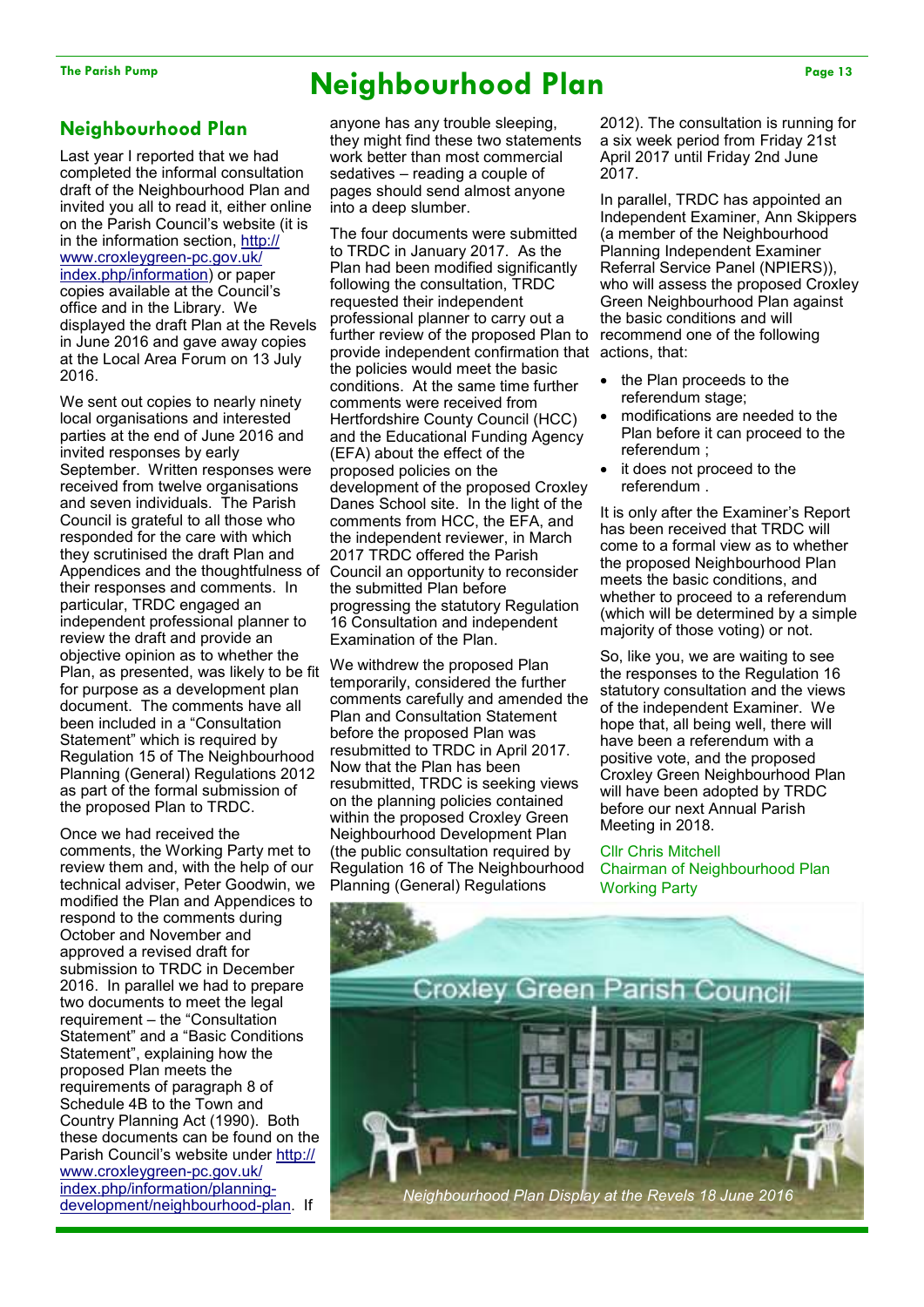## Page 14 The Parish Pump **Containers Updates Containers Containers Containers Containers Containers Containers**

### **Dog Tales!**

Considering the number of new paws on the block, Croxley Green remains a very dog friendly place.

However, as dog owners we need to recognise and accept that we have a responsibility towards all residents, canine and otherwise. My two dogs have both been attacked in the last few months, the younger one bitten and the older, somewhat arthritic one, knocked over. The owner of the dog that bit excused it by stating it was a "rescue" and the other one seems to be building a reputation for attacking old and infirm dogs. There is absolutely no excuse for this. If your dog is a problem or a potential problem then it must be kept on a lead or a long line.

Some of you will know that my hobby is working and training sheep dogs: I train and work my own dogs and those of other owners. Many people seem to think that Border Collies are born fully trained: please be assured that they are not! They learn quickly and they can learn the bad as well as the good. Pet dogs don't need the standard of training that a working sheep dog needs but they do need training. A dog with even basic training is less stressful to walk and easier to handle. There are, in Croxley, some exceptionally well behaved dogs, a total credit to their owners and then there are some others! Please do train your dog, even if it is only a basic (reliable) recall and an emergency "down." By being a responsible owner we are less likely to be on the receiving end of further, unnecessary, legislation and restriction.

Always pick up after your dog! There is absolutely no excuse not to. The Parish Council provide waste bags and there are plenty of bins about. If you need to, you can put the bag in a litter bin (but preferably as a last resort).

The Parish Council Dog Show now seems to be an annual fixture and grows year on year and this year will be held on Sunday 24 September in Stones Orchard. It is run by a group of enthusiastic supporters who donate their time and talent. In the past we have been sponsored by the pubs on the Green and also Croxley Hardware. This year we have been promised a proper PA system with no



charge. Indeed, the only charge we get saddled with is by TRDC for allowing us to use Stone's Orchard!

We very much appreciate the support of local trainers Doberdayz who set up an agility course. Last year we also had Debra Sandling from TRDC there to answer any questions that you may have. Over the last two or three years people have made a number of suggestions about the Show: two rings, an ice-cream van, tea and cakes, a BBQ etc. Apart from the various regulatory issues there is also the problem of having enough volunteers to run the extra attractions. However, if you feel that you would like to run something at the Show please get in touch with the Clerk at the Parish Council as it will be the Clerk and deputy who have to handle the paperwork!

#### Cllr Dudley Edmunds

### **The Future of The Parish Pump Magazine**

Many residents will remember "The Resident" magazine produced by the Croxley Green Residents Association (CGRA). There is a nearly complete archive of The Croxley Green Resident magazine on the Croxley Green History website (partly funded by the Parish Council) at http:// www.croxleygreenhistory.co.uk/thecroxley-resident-archives.html. It became increasingly difficult to find someone willing to act as editor and

others to contribute articles and publication ceased with number 207 in Autumn 2013.

The first "Parish Pump" was published in 1992, six years after the Parish Council was established in 1986, and was published in parallel with "The Resident" for many years. Like the CGRA, the Parish Council has found it increasingly difficult to find an editor and willing contributors to produce the Parish Pump. In theory the Parish Council still aims to produce two editions per year but in practice has only managed one a year since 2012.

In 2006 Nik Allen started the MyNews group of publications in Hertfordshire with the publication of MyAbbotsNews. MyCroxleyNews was added to the stable in October 2006 and, since then, has provided a free monthly magazine delivered to every house in Croxley Green.

Over the years more and more people have turned to the internet to find information and, more recently, to find the latest news. The Parish Council's website was rebuilt in November 2015, replacing the previous one which dated from 2006. It includes a noticeboard, a latest news section, information on Council events and the latest tweets. You can also upload photographs.

The Finance & Administration Committee discussed the future of the Parish Pump on 13 April 2016. It was pointed out that, following discussions on the annual budget for 2017/18, the budget for printing and distributing the Parish Pump had been reduced to £2,000. The thinking behind this decision was to move from a longer magazine style publication produced once or twice a year and delivered to every household to a smaller newsletter, produced more frequently and published online, with paper copies made available for collection from various places throughout the parish. There were several reasons for the change. There would be economies of effort, which could be spread throughout the year, and of cost. There would be more frequent information and news for residents. Amongst other things, to achieve the 'General Level of Competence' for the Council under the Localism Act 2011, the Council would need to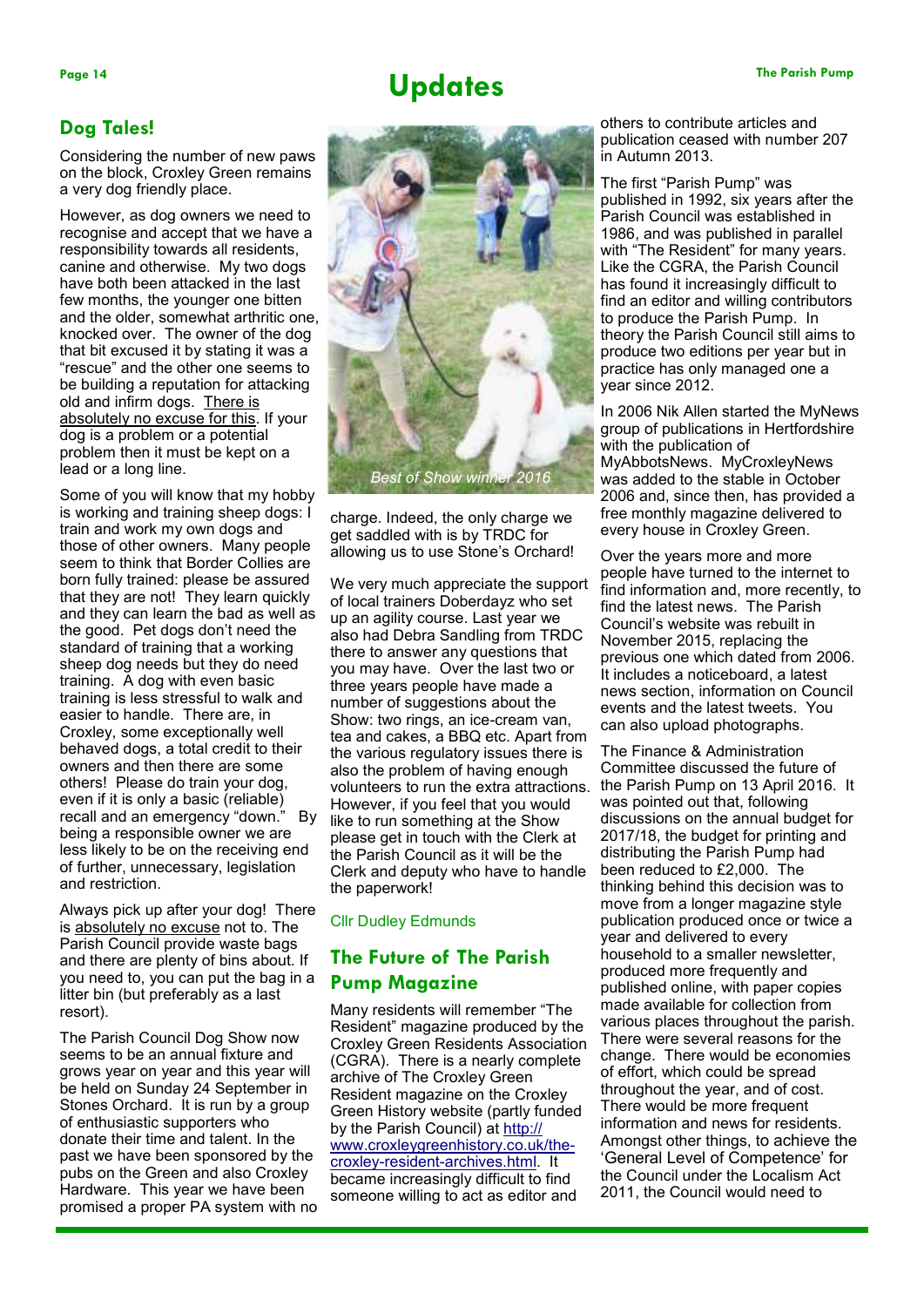## The Parish Pump Page 15 **Discrete Parish Pump Page 15**

year.

We suspect that many copies of the Parish Pump pass quickly from the letterbox to the recycling bin and go unread. But we also know that some copies are read carefully and some are kept for reference through the year. Not everyone uses the internet and some who do are more comfortable with  $20<sup>th</sup>$  century information technology than 21<sup>st</sup> century. So any change in the way we produce and distribute the Parish Pump will have consequences for different groups of residents. We have considered a number of options. One might be to work with a commercial publication (such as MyCroxleyNews) to reach every house.

We would be interested in your views. What do you think would be the best way forward? You can comment online or you can write to the Council offices. There is a consultation page on our website where there is a simple form you can fill in with your views and comments.

David Allison Parish Clerk

### **Public Access Defibrillators**

Two years ago when I re-joined the Parish Council I became interested in the provision of Public Access Defibrillators (PAD). As it happened the Council were already discussing the possibilities after joining with the Croxley Green Residents Association (CGRA) who had received a grant from Councillor Steve Drury.

It became apparent after a period of time that the Council was in a better position to arrange purchase, install and maintain the units than the CGRA so the grant was passed to us to move forwards.

We purchased three units which were placed at

- the Baptist Church on Baldwins Lane,
- All Saints Church hall office on the Green and
- outside the Parish Council offices in Community Way.

produce at least four newsletters per For these units to be effective they need to be accessed quickly so it was decided that more would needed across the Village. When the Councils Budget for 2017/18 was being discussed in December last year I put forward a proposal to provide three more units to allow quicker response times. The Council approved the proposal so we purchased them in May. They are currently in the process of being installed and will be situated outside

- the Red House on the Watford Road,
- the Croxley Hardware Store on Baldwins lane and
- the Doctors surgery opposite the top shops in Baldwins lane.

These units have the ability to save lives but thankfully so far have not been used.

If you suspect that someone is having a heart attack, the defibrillators can be accessed by calling 999. The operators have the locations of all the units with the codes required to release them from their protective cabinet.

The operators will guide any users on how to use the units, as the units do themselves. They are safe to use by anybody as **no training is required and in fact they will not work if they detect a heartbeat**.

There is still scope for the addition of more units in some areas of the Village where cover is not as good as it could be. This is something that the Council will be looking to in the future but also maybe local businesses, traders, or individuals may want to consider sponsoring a unit.

Jeremy Hollands Vice Chairman

### **Is It You?**

There is a great dog walking fraternity in Croxley, as demonstrated by the fantastic turn out at the recent Parish Council run Dog Show in Stone's Orchard, and most are responsible owners. However, there is still a minority who allow their dogs to foul the footpaths. Even as I made my way home to pen this article the footpath outside Yorke Mead School was fouled, it really is quite shameful.

But there is another thing that fouls our environment, it's the countless litter, i.e. plastic bottles, cups, cans, cartons and wrappers, sometimes it really does seem endless. Unfortunately where ever some of the young people gather they leave a trail of rubbish behind them with seemingly no concern for the area in which we live. I am sorry to say this about some of our youngsters but it is just like the dog foulers, a small number spoil it for all. I'm sure most do take pride in our village.

This litter problem is compounded as at present the only litter bins provided by Three Rivers District Council close to the new public footpath around the Guild of Sport, are by the Library and the shops in New Road. There are none near the playing fields or the open areas. The provision of more bins would not stop all the rubbish being thrown about, but at least it would provide an option.

So, if it's you, please, bin it.

David Neighbour, Resident and Community Bus Helper

### **Community Bus**

The Parish Council provides a free bus service to and from Watford each Friday for Senior Citizens and people

### **Dog Waste Bags**

For those dog owners who have forgotten or were unaware, biodegradable dog waste bags are free from the Parish Council Offices and we also supply them to the library. Please use them, and the bins around Croxley, to help keep our pavements, footpaths and open spaces clean and free from mess.

*Please don't forget to use the RED waste bins.*